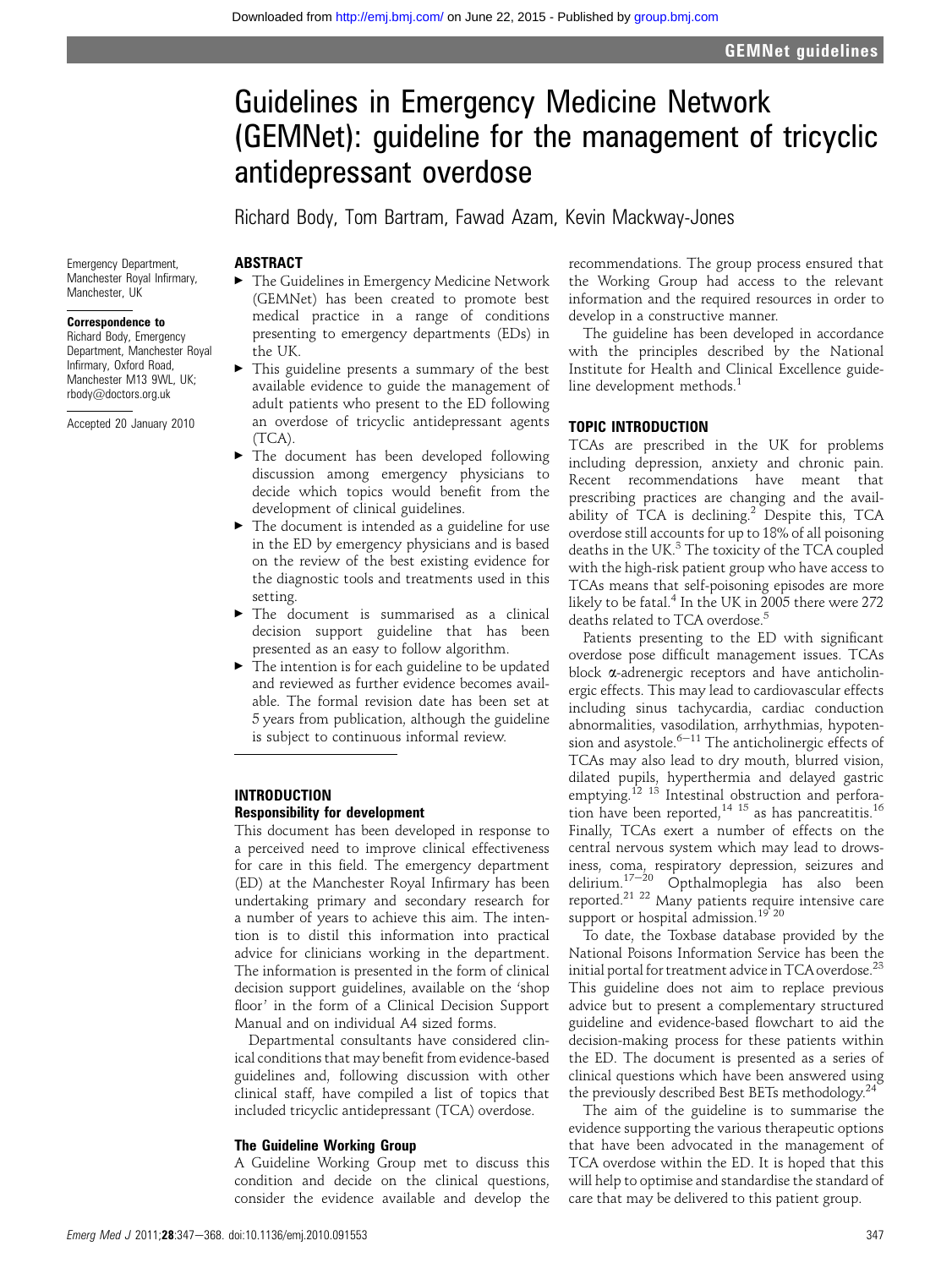#### SCOPE OF THE GUIDELINE

This guideline encompasses adult patients (>16 years of age) presenting to the ED with suspected lone TCA overdose. The key aspects this is designed to include are initial assessment, decontamination, active management and disposition of the patient from the ED. The initial assessment and management recommendations can be followed using resources available in any UK ED. Disposition may vary depending on local resources, but the guideline may be adapted as appropriate.

This document does not provide guidance regarding patients aged <16 years, patients with multiple drug overdose and those patients who present in cardiac arrest. The use of experimental or limited availability treatments such as extracorporeal mandatory oxygenation (ECMO) is also excluded because of limited availability throughout the country.

#### METHODOLOGY

This guideline was developed using a novel methodology that has recently been used in cardiothoracic surgery.<sup>25</sup> Many guidelines perform a single systematic review of the literature in order to answer all of the relevant clinical questions. To maximise sensitivity, we performed a separate short-cut systematic review of the literature for each clinical question identified.

Guideline development was structured into several stages. Initially the two lead guideline developers (TB and RB) met to discuss the scope of the guideline and to identify all clinical questions that may have been relevant. In order to answer the clinical questions identified, we performed a series of structured short-cut systematic reviews (Best Evidence Topic Summaries, BETs), the principles of which have been previously described.26 Where relevant BETs had already been created, the search strategies were checked and updated when necessary. Literature searching was standardised for each short-cut systematic review by using customdesigned filters for each element of the search (Appendix 2). Relevant papers are summarised in tabulated format in Appendix 1.

Having gathered and collated the evidence for each clinical question, the principal guideline developers met to create a series of guideline recommendations which were used to create an evidence-based flowchart (Figure 1). Following consultation with the senior author (KMJ), modifications were made before the final guideline was agreed upon.

#### Levels of evidence and grading of recommendations

Studies included in this guideline were graded for level of evidence according to previously accepted definitions.<sup>27</sup> In summary, level 1 evidence comes from well-designed randomised controlled trials (RCTs), level 2 evidence from large cohort studies or poorly designed RCTs, level 3 evidence from small cohort studies or case-control studies and level 4 evidence from experimental studies, case series or case studies. The suffix 'a' implies that evidence at this level is from systematic review or meta-analysis, whereas the suffix 'b' implies that the evidence is from original research.

The recommendations that have been made were graded according to the level of evidence upon which they were based: Grade A: Based upon multiple level 1a or 1b papers.

Grade B: Based upon individual level 1a or 1b papers or multiple level 2a or 2b papers.

Grade C: Based upon individual level 2a or 2b papers or multiple level 3a or 3b papers.

Grade D: Based upon individual level 3a or 3b papers or level 4 papers.

Grade E: Based on consensus guidelines or studies of expert opinion.

#### Definition of TCA overdose

For the purposes of this guideline, TCA overdose is defined as suspected deliberate or accidental ingestion of TCA at above the recommended therapeutic dose.

# SUMMARY OF RECOMMENDATIONS

#### Airway protection

- $\blacktriangleright$  Patients with Glasgow Coma Score (GCS)  $\leq$ 8 should undergo rapid sequence induction at the earliest opportunity (Grade C).
- Some patients with  $GCS >8$  may also need intubation, particularly in the presence of airway compromise, hypoventilation or refractory seizures (Grade C).
- < Benzodiazepines may be considered to control agitation following TCA overdose (Grade E).

## Gastric decontamination

- < Activated charcoal may be considered for use within 1 h of TCA ingestion, but only in patients with an intact or secured airway. The potential risk of aspiration should be strongly considered before use (Grade D).
- < Multiple dose activated charcoal should not be considered (Grade D).
- < Gastric lavage may be considered for potentially lifethreatening TCA overdoses only when it can be delivered within 1 h of ingestion and the airway is protected (Grade D).

#### Initial assessment

- ▶ An ECG should be recorded at presentation to the ED following TCA overdose (Grade B).
- The ECG should be used to risk stratify patients with TCA overdose and to guide subsequent therapy (Grade B).
- < Serial ECG recordings should be examined for the presence of QRS prolongation (>100 ms), QTc prolongation (>430 ms) and  $R/S$  ratio  $>0.7$  in lead aVR. These changes identify patients at high risk of developing complications following TCA overdose (Grade B).

#### Blood pH for risk stratification

- $\blacktriangleright$  Blood gas analysis is an important part of the initial assessment and monitoring of patients who have taken a TCA overdose (Grade E).
- < Venous sampling for blood gas analysis is an acceptable alternative to arterial sampling unless hypoxia or hypoventilation are suspected (Grade D).

#### Treatment of haemodynamic instability

- < A bolus of intravenous fluids should be considered as firstline therapy to treat hypotension induced by TCA overdose (Grade D).
- < Sodium bicarbonate is indicated for the treatment of dysrhythmias or hypotension associated with TCA overdose (Grade C).
- < Sodium bicarbonate may be considered for the treatment of QRS prolongation (>100 ms) associated with TCA overdose (Grade E).
- The treatment of dysrhythmias or hypotension should include alkalinisation to a serum pH of  $7.45-7.55$  (Grade E).
- < Vasopressors should be used for hypotension following TCA overdose that has not responded to initial treatment (including sodium bicarbonate and intravenous fluids) (Grade D).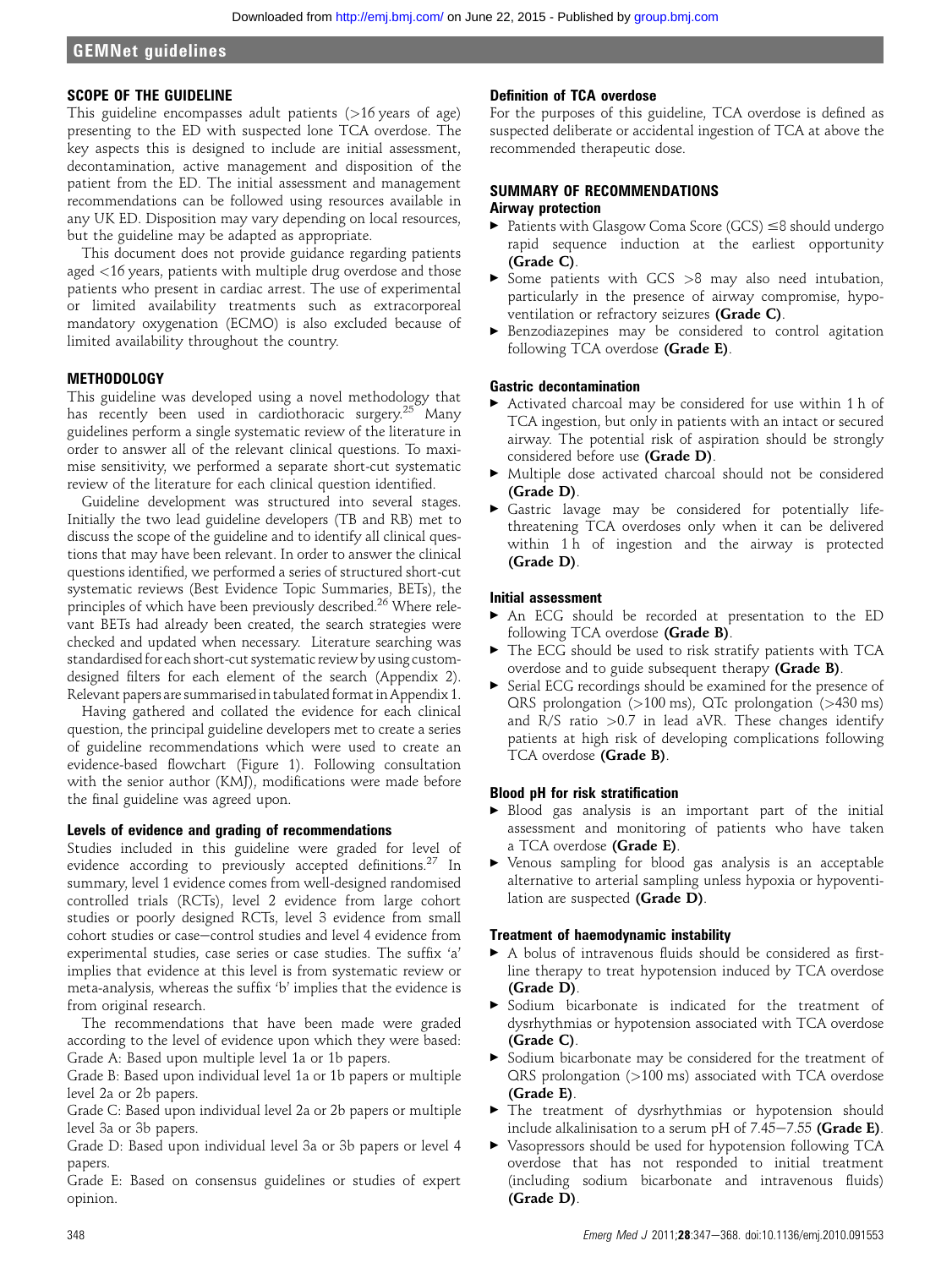- < Epinephrine may be superior to norepinephrine for treating refractory hypotension and preventing arrhythmias (Grade D).
- $\blacktriangleright$  It is not unreasonable to administer 10 mg intravenous glucagon to treat life-threatening hypotension or arrhythmias refractory to other measures (Grade D).
- < Magnesium sulphate may be considered for the treatment of TCA-induced dysrhythmias when other treatments have been unsuccessful (Grade D).
- < Lipid emulsion may be considered for treatment of lifethreatening toxicity following TCA overdose that is refractory to other measures (Grade D).

#### Management of seizures

- ▶ Phenytoin should be avoided in patients with TCA overdose (Grade D).
- < Benzodiazepines should be used to control seizures following TCA overdose (Grade E).

#### Observation of asymptomatic patients

▶ Following TCA overdose, asymptomatic stable patients with no significant ECG abnormalities 6 h after ingestion may be safely discharged (Grade B).

#### EVIDENCE FOR RECOMMENDATIONS

Below are summaries of the short-cut systematic reviews used to establish the recommendations for this guideline. The threepart question and search details are presented with comments and clinical bottom line. The search strategies are summarised and can be found in full in the appendix.

#### Airway protection

- a. Assessing the need for intubation following TCA overdose in patients with reduced level of consciousness.
- b. Can sedation be safely used in agitated patients with TCA overdose?

# Assessing the need for intubation following TCA overdose in patients with reduced level of consciousness

## Three-part question

In (adult patients who present to the ED following a psychotropic drug overdose with a reduced level of consciousness) does (endotracheal intubation vs standard treatment alone) lead to (fewer respiratory complications, reduced mortality and reduced length of hospital stay)?

## Search strategy

Ovid Medline 1950-2008 May week 2 Ovid Embase 1980-2008 week 21

(Overdose filter) AND (Intubation filter) AND (Uncon-

sciousness filter) limit to humans and English language.

#### Search outcome

Sixty-two papers were identified in Medline and 159 in Embase. Six were relevant to the three-part question (table AI).

#### **Comments**

In total we identified five retrospective analyses of patients who had been admitted following psychotropic drug overdoses and one prospective diagnostic cohort study that investigated the association between Matthew-Lawson coma grade and serious complications following TCA overdose. Although the studies have significant weaknesses, a strong correlation has consistently been shown between level of consciousness and the development of serious complications including death, hypoventilation and aspiration pneumonia following drug overdose.

Of interest, both Hulten et  $al^{28}$  and Emerman et  $al^{29}$  showed that TCA drug levels are of little use for predicting complications, especially when coma grade and QRS width were taken into account. Furthermore, it seems that level of consciousness is a stronger independent predictor of complications than QRS width. The evidence strongly suggests that patients with GCS  $\leq$ 8 should undergo intubation at an early stage in the ED. Results from the retrospective study by Liisanantti et  $aI^{30}$ suggest that intubation at the earliest possible opportunity may reduce complication rates. Furthermore, in the study by Emerman et al,  $GCS \leq 8$  was only 86.5% sensitive for prediction of hypoventilation or loss of protective airway reflexes.29 Thus, intubation may still be necessary for some patients with GCS >8 from a pragmatic patient safety viewpoint.

## Clinical bottom line

Patients who present to the ED following psychotropic drug overdose with  $GCS \leq 8$  should undergo intubation at the earliest opportunity. Some patients with  $GCS > 8$  may also need intubation.

#### Recommendations

- $\triangleright$  Patients with GCS  $\leq$ 8 should undergo rapid sequence induction at the earliest opportunity (Grade C).
- Some patients with  $GCS > 8$  may also need intubation, particularly in the presence of airway compromise, hypoventilation or refractory seizures (Grade C).

#### Can sedation be safely used in agitated patients with TCA overdose? Three-part question

In (agitated adult patients who present to the ED after an overdose of TCA drugs) does (the use of sedative agents) lead to (an acceptably low rate of pulmonary aspiration)?

## Search strategy

Ovid MEDLINE 1950-2008 June week 1

Ovid EMBASE 1980-2008 week 24

(TCA filter) AND (Overdose filter) AND ((Benzodiazepine filter) OR ((Sedation filter) AND (Aspiration filter))) LIMIT to humans and English language.

#### Search outcome

One thousand seven hundred and eighty-seven papers were identified (194 in Medline and 1593 in Embase). None were relevant to the three-part question.

#### **Comments**

There is no evidence of harm when intravenous sedation is administered in agitated patients who have taken an overdose of TCAs. The National Poisons Information Service recommends the use of benzodiazepines to control delirium in this situation.<sup>31</sup>

Because TCAs are known to delay gastric emptying and many patients who have taken an overdose have also consumed a large

## Clinical bottom line

There is no evidence of harm when sedating agitated patients following TCA overdose. National Poisons Information Service guidance advocates the use of benzodiazepines to control delirium in this situation. Caution should be exercised in view of the potential risks of pulmonary aspiration.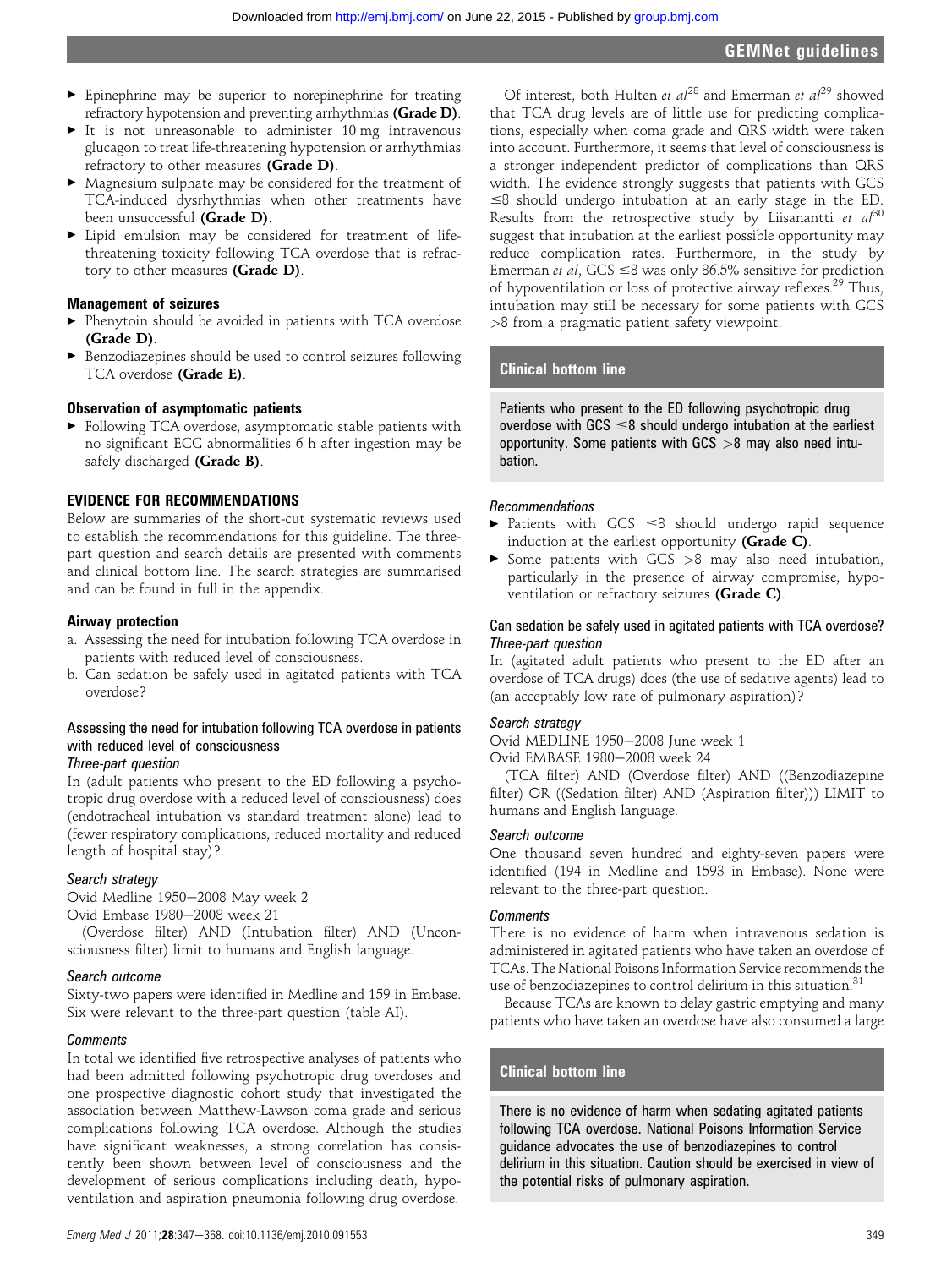amount of alcohol, it would be advisable to exercise caution when sedating these patients. When there is doubt regarding a patient's protective airway reflexes, endotracheal intubation may be necessary. However, there is no evidence to suggest that sedation should not be attempted in these patients.

#### Recommendation

 $\triangleright$  Benzodiazepines may be considered to control agitation following TCA overdose (Grade E).

#### Gut decontamination

- a. Activated charcoal.
- b. Multiple dose activated charcoal.
- c. Gastric lavage.

## Activated charcoal

#### Three-part question

In (adults who have taken a TCA overdose) is (activated charcoal) effective at (reducing drug absorption and reducing complication rates)?

A short-cut systematic review to answer this three-part question has been documented within the literature.<sup>32</sup> This was updated.

#### Search strategy

Ovid Medline 1950-2008 May week 3

Ovid Embase 1980-2008 week 22

(TCA filter) AND (Overdose filter) AND (Charcoal filter) limit to humans and English language.

#### Search outcome

Sixty-seven papers were found in Medline and 125 in Embase. Eight papers were relevant to the three-part question (table AII).

#### Comments

Experimental volunteer studies have consistently shown that administration of activated charcoal to patients who have ingested TCA within 1 h leads to a reduction in TCA absorption and bioavailability. However, it is not possible to extrapolate these results to the clinical situation of patients with TCA overdose. Larger doses of TCA may lead to delayed gastric emptying, which may alter the observed effects of activated charcoal. Further, the risk of pulmonary aspiration may be increased.

One small observational study showed that time to charcoal administration was directly correlated with estimated plasma TCA half-life.<sup>33</sup> However, the study involved small numbers and had significant weaknesses, meaning that it is difficult to interpret the results. Three randomised controlled trials of<br>charcoal have been reported.<sup>33–35</sup> None of these trials was able to demonstrate a significant improvement in clinical outcome following charcoal administration. Furthermore, in one study of 51 patients, 15.7% of patients aspirated.<sup>34</sup>

As pulmonary aspiration is a significant risk in patients with TCA overdose and a well-described complication of activated

#### Clinical bottom line

There is no clinical evidence that activated charcoal is of benefit in patients with TCA overdose. Experimental data suggest that drug absorption may be reduced. Activated charcoal may be considered within 1 h of significant drug overdose, but the potential for pulmonary aspiration should be strongly considered before use.

charcoal administration, caution should be exercised before prescribing activated charcoal in this patient group. $36-41$ 

#### Recommendation

< Activated charcoal may be considered for use within 1 h of TCA ingestion but only in patients with an intact or secured airway. The potential risk of aspiration should be strongly considered before use (Grade D).

#### Multiple dose activated charcoal Three-part question

In (TCA overdose) is (Multiple dose Activated charcoal better than single dose Activated charcoal) at (reducing toxicity and improving clinical outcome)?

## Search strategy

Ovid Medline 1950-2008 May week 3

Ovid Embase 1980-2008 week 22

(TCA filter) AND (Overdose filter) AND (Charcoal filter) LIMIT to Humans and English language.

#### Search outcome

Sixty-seven papers were found in Medline and 125 in Embase. Six were relevant to the three-part question. One study was excluded due to insufficient quality (table AIII).

#### Comment(s)

Multiple dose charcoal appears to increase elimination. However, the level of evidence is poor due to the use of volunteer studies. These studies are difficult to apply to the clinical setting of the ED as the patients did not receive the overdose amount and were treated more quickly than in the clinical setting.

The effect of multiple dose charcoal on clinical outcomes and complications such as arrhythmias and hypotension have not been studied, therefore the effect of multiple dose charcoal in the clinical setting cannot truly be assessed as the measurements are not clinically relevant. Studies used in the clinical setting have small numbers of patients.

There is a need for larger studies in the clinical setting.

## Clinical bottom line

There is no convincing clinical evidence that multiple dose activated charcoal reduces toxicity and improves clinical outcome.

#### Recommendation

< Multiple dose activated charcoal should not be considered (Grade D).

## Gastric lavage

#### Three-part question

In (TCA overdose) which (method of gastric decontamination) is better at (reducing toxicity and improving clinical outcome)? Search strategy

# Medline 1950-2008 June week 1

Embase 1980-2008 week 23

(TCA filter) AND (Overdose filter) AND (Lavage filter) LIMIT to Humans and English language.

#### Search outcome

Fifty-eight papers were identified in Medline and 141 in Embase. Two papers were directly relevant to the three-part question (table AIV).

#### Comment(s)

There seems to be no significant difference between gastric lavage and activated charcoal. Kulig et  $al^{42}$  showed that gastric lavage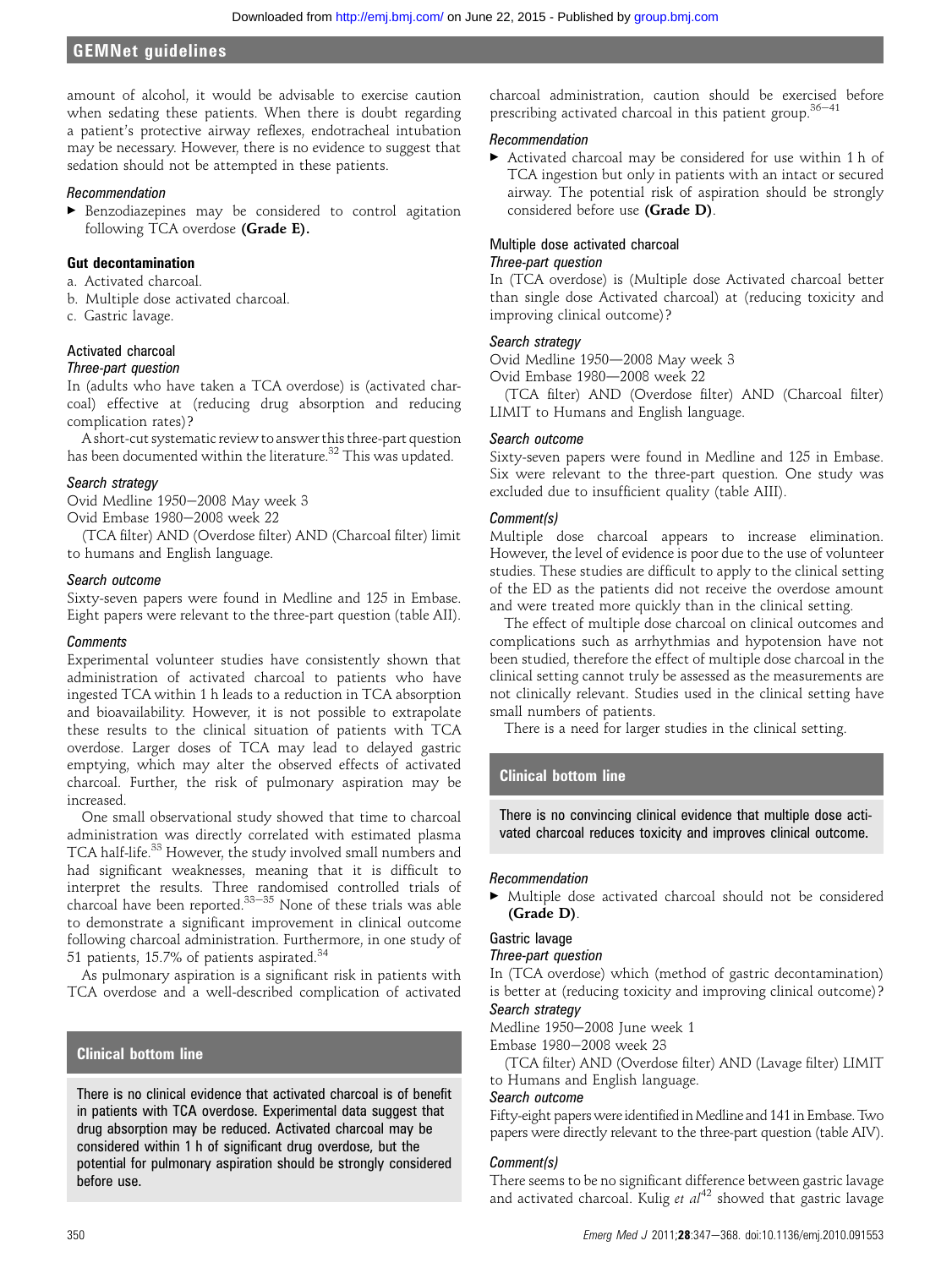improved clinical outcomes after drug overdose (not specifically TCA overdose) when performed within 1 h compared with no treatment. The European toxicologists' consensus statement is, at least in part, based upon this.43 One small study of 13 consecutive patients who presented to the ED with evidence of antidepressant overdose and underwent gastric lavage showed that, where estimated time of ingestion was available, none of the patients received gastric lavage within 1 h of ingestion. The mean time to delivery of gastric lavage was 6 h. Furthermore, a mean of only 8.7% of the estimated dose ingested was recovered.<sup>44</sup>

## Clinical bottom line

There is no clinical evidence for the benefit of gastric lavage in TCA overdose. In a clinical setting, gastric lavage is unlikely to recover a clinically significant amount of antidepressant. Its use should only be considered in the context of a potentially lifethreatening overdose with a protected airway where lavage can be delivered within 1 h of ingestion. Activated charcoal is less invasive and may be a preferable alternative in conscious patients.

## Recommendation

< Gastric lavage may be considered for potentially lifethreatening TCA overdoses only when it can be delivered within 1 h of ingestion and the airway is protected (Grade D).

## Electrocardiography (ECG)

- a. ECG versus serum drug level as a predictive tool.
- b. ECG changes as predictors of severity of overdose.

## ECG versus serum drug level as a predictive tool Three-part question

In (TCA overdose) is the (ECG a greater predictor than serum drug level) at predicting (seizures and arrhythmias)?

#### Search strategy

Ovid Medline 2008 June week 1 Ovid Embase 2008 week 23 (TCA filter) AND (ECG filter) AND (Overdose filter).

#### Search outcome

Three hundred and eighty-eighty studies were found including one systematic review that incorporated a meta-analysis of all other relevant studies that had been identified (table AV).

#### Comment(s)

The meta-analysis by Bailey et al shows that QRS duration and serum drug levels are roughly equivalent for predicting complications including death, seizures and ventricular arrhythmias. The use of the ECG allows rapid and repeated measurement in the emergency setting. It may be immediately examined for multiple abnormalities, each of which may aid in the prediction of complications. While the serum drug level provides comparable predictive value, it has the disadvantages of being more invasive, taking longer to obtain results and being less widely available in the ED.

Future research may concentrate on multivariate analysis to determine which variables are independent predictors of complications, ideally with a view to deriving a clinical decision rule to guide management and disposition of patients who have taken a TCA overdose.

#### Clinical bottom line

The ECG is preferable to serum drug level for the prediction of complications following TCA overdose.

#### Recommendations

- ▶ An ECG should be recorded at presentation to the ED following TCA overdose (Grade B).
- $\blacktriangleright$  The ECG should be used to risk stratify patients with TCA overdose and to guide subsequent therapy (Grade B).

#### ECG changes as predictors of severity of overdose Three-part question

In (TCA overdose) which (ECG abnormalities) are (predictive of death, seizures and arrhythmias)?

#### Search strategy

Ovid Medline 2008 June week 1 Ovid Embase 2008 week 23

(TCA filter) AND (ECG filter) AND (Overdose filter).

#### Search outcome

Three hundred and eighty-eighty papers were found (143 in Medline and 245 in Embase) including one systematic review that incorporated a meta-analysis of all other relevant studies that had been identified (table AV).

#### **Comments**

The ECG has long been used to aid in the risk stratification and management of patients who have taken a TCA overdose. The meta-analysis by Bailey et al demonstrates that ECG abnormalities are fairly good predictors of serious complications including death, seizures and ventricular arrhythmias. A QRS width >0.1 s would appear to be the strongest predictor of complications. Indeed, the wider the QRS complex the greater is the apparent risk of arrhythmias, with one group reporting a 50% incidence of arrhythmias when the QRS complex is  $>0.16$  s in duration.<sup>45</sup> However, the results of one study also suggest that QTc >430 ms predicts ventricular arrhythmias with reasonable sensitivity (78%) but lower specificity (56%) than QRS prolongation. Furthermore, one study demonstrated that R/S ratio >0.7 in lead aVR has a high positive predictive value (positive likelihood ratio 15.7) for predicting ventricular arrhythmias.

Importantly, it is recognised that the timing of ECG recording is important and serial recordings should be considered.

#### Clinical bottom line

QRS width >100 ms is a good predictor of complications following TCA overdose. QTc >430 ms and R/S ratio >0.7 in lead aVR may be useful for predicting complications.

#### Recommendation

▶ Serial ECG recordings should be examined for the presence of QRS prolongation (>100 ms), QTc prolongation (>430 ms) and  $R/S$  ratio  $>0.7$  in lead aVR. These changes identify patients at high risk of developing complications following TCA overdose (Grade B).

#### Blood pH for risk stratification

a. pH versus ECG for risk stratification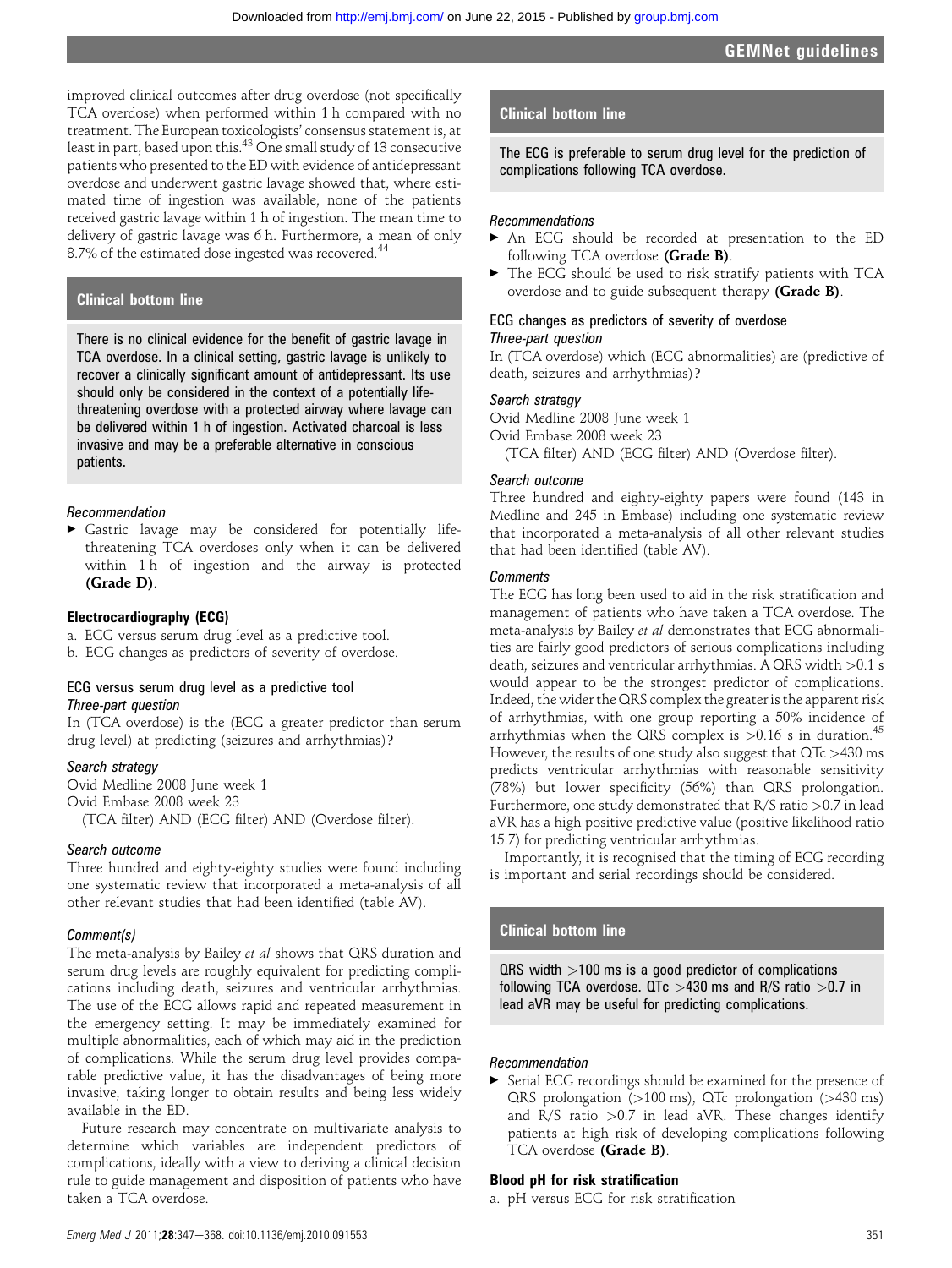b. Arterial or venous pH in conscious patients with TCA overdose

#### Arterial pH versus ECG for risk stratification Three-part question

In (TCA overdose) is (ECG or blood PH) superior for (predicting seizures, reduced cardiovascular function and death)?

#### Search strategy

Ovid Medline 2008 June week 1 Ovid Embase 2008 week 23 (TCA filter) AND (ECG filter) AND (Overdose filter).

#### Search outcome

Three hundred and eighty-eighty studies were identified (143 in Medline and 245 in Embase), none of which were relevant to the three-part question.

#### Comment(s)

There is no evidence that can assist in answering this question. The use of ECG as a predictor of complications in TCA overdose has been proved, but this has never been compared with the pH. More research is required in this area.

## Clinical bottom line

Local advice should be followed.

# Arterial or venous blood gas estimation for monitoring and risk stratification following TCA overdose

## Three-part question

In (patients who have taken an overdose of TCAs) does (measurement of arterial or venous blood gases) lead to (superior risk stratification and monitoring of blood pH)?

#### Search strategy

Ovid Medline 1950-2008 June week 1 Ovid Embase 1980-2008 week 23

(TCA filter) AND (Blood gas filter) limit to humans and English language.

#### Search outcome

A total of 81 papers were identified (65 in Medline, 18 in Embase). One paper was directly relevant to the three-part question (table AVI).

#### **Comments**

Assessment of acid-base balance is an essential part of the initial assessment and monitoring of patients who have taken a significant overdose of TCAs. An important part of the management of these patients is alkalinisation, which has been reported to result in profound alkalaemia and high mortality.<sup>46</sup> However, arterial blood sampling is often painful. In alert patients who do not have suspected hypoventilation, venous blood gas analysis would be preferable if it could be shown to be equivalent for risk stratification and monitoring.

The only relevant paper did seek to answer this question directly and had an appropriate sample size. Although statistically significant differences were detected in all relevant parameters between arterial and venous blood gas analysis, the clinical effects of the differences in bicarbonate and pH (in particular) are questionable. Furthermore, a fairly strong linear relationship was demonstrated between arterial and venous pH measurements.

The study did not attempt to determine which sampling method enabled superior prediction of complications. However, the evidence is sufficient to recommend that venous blood gas analysis is likely to be acceptable for the initial assessment and subsequent monitoring of these patients so long as hypoxia or hypoventilation are not suspected.

## Clinical bottom line

Venous blood gas analysis is an acceptable alternative to arterial blood gas analysis following TCA overdose unless hypoxia or hypoventilation are suspected.

#### Recommendations

- $\blacktriangleright$  Blood gas analysis is an important part of the initial assessment and monitoring of patients who have taken a TCA overdose (Grade E).
- < Venous sampling for blood gas analysis is an acceptable alternative to arterial sampling unless hypoxia or hypoventilation are suspected (Grade D).

## Adjunctive therapies

- a. Intravenous fluids
- b. Sodium bicarbonate
- c. Vasopressors
- d. Glucagon
- e. Magnesium sulphate
- f. Lipid emulsion

# Intravenous fluids

#### Three-part question

In (patients who have taken an overdose of TCAs and have developed hypotension) does (the administration of normal saline, colloid or no intravenous fluid) lead to (superior success in treating hypotension, quicker resolution of hypotension, fewer arrhythmias and quicker recovery)?

#### Search strategy

Ovid MEDLINE 1950-2008 June week 1

Ovid EMBASE 1980-2008 week 23

(TCA filter) AND (Hypotension filter) AND (Intravenous fluids filter) limit to English language.

## Search outcome

One hundred and fifty-eight papers were identified (118 in Embase and 40 in Medline). None was relevant to the three-part question.

#### Comment(s)

There is no direct evidence for the use of intravenous fluids to treat hypotension in TCA overdose. However, the absence of evidence does not equate to evidence of absence.

TCA-induced hypotension is likely to result from a combination of myocardial depression and reduced systemic vascular resistance. While intravenous fluids will not counter either of these effects, they may optimise cardiac preload thus improving the chances that a sufficient cardiac output will be achieved.

It is unlikely that a cautious fluid bolus will cause harm in this situation. Where concern exists about potential volume overload, invasive haemodynamic monitoring may be prudent.

The age-old argument of colloid versus crystalloid cannot be answered even for this well-defined situation. Colloid is believed to remain in the intravascular compartment for longer than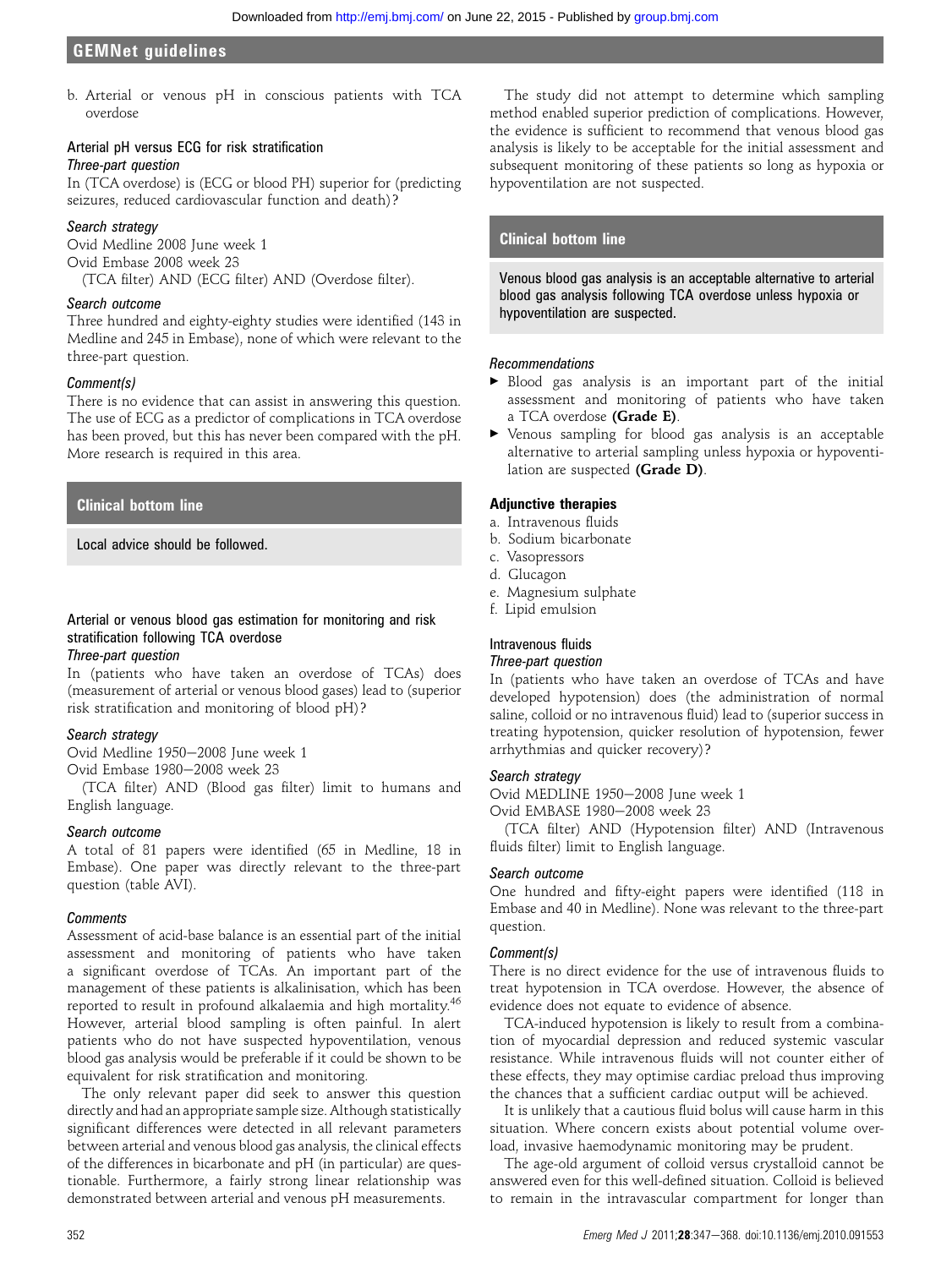crystalloid. Of note, however, there is some evidence that sodium loading may be important in reversing TCA toxicity, $47$ which may lead the undecided clinician to favour saline infusion.

## Clinical bottom line

There is no evidence within the literature that intravenous fluids counter TCA-induced hypotension. As there is a sound physiological rationale for their use, they may still be considered as a useful first-line treatment.

#### Recommendation

 $\blacktriangleright$  A bolus of intravenous fluids should be considered as first-line therapy to treat hypotension induced by TCA overdose (Grade D).

#### Use of sodium bicarbonate for arrhythmias and hypotension Three-part question

In (TCA overdose) does (sodium bicarbonate) improve (arrhythmias and hypotension)?

#### Search strategy

Ovid Medline 1950-2008 June week 1

Ovid Embase 1980-2008 week 23

(TCA filter) AND (Bicarbonate filter) limit to humans and English language.

## Search outcome

Three hundred and fifty-seven papers were found (86 in Medline, 271 in Embase). One systematic review was relevant to the three-part question.<sup>48</sup> While this incorporated all other relevant papers, the data were not suitable for meta-analysis. Four relevant papers are therefore tabulated (table AVII). Individual case reports are discussed but not tabulated. One survey of expert opinion is discussed.

#### Comment(s)

The use of sodium bicarbonate to treat the complications of TCA overdose is so well established in everyday clinical practice that it is perhaps surprising to discover that its use is not based upon high-level evidence. The evidence to supports its use is of a low level including only experimental animal studies, case reports and retrospective analyses.

In addition to the tabulated papers, the meta-analysis by Blackman et al cites a total of eight case reports where bicarbonate therapy has reportedly led to beneficial effects including resolution of QRS prolongation, recovery of hypotension, successful treatment of arrhythmias and spontaneous return of circulation following cardiac arrest.<sup>48</sup> Furthermore, they cite a case series of 10 patients with QRS prolongation following TCA overdose in whom the QRS duration normalised during periods of hypocapnoea and worsened during periods of normocapnoea.<sup>49</sup>

Given the available evidence, it would be prudent to use sodium bicarbonate to treat major toxicity following TCA overdose, including arrhythmias and refractory hypotension. Furthermore, as QRS prolongation is associated with a high risk of arrhythmias, the use of sodium bicarbonate would also be reasonable in this situation.

Most of the relevant studies provide few details regarding the target pH for successful alkalinisation therapy. However, in the largest published study the recommended regime was alkalin-

isation to a pH of  $7.50-7.55$ .<sup>50</sup> It would appear that the absence of acidosis need not preclude the use of sodium bicarbonate in this situation. The successful use of bicarbonate to treat TCAinduced arrhythmias has been reported in a patient with alkalosis.<sup>51</sup> Notably, however, a case series of two patients reported the aggressive use of bicarbonate and hyperventilation in two patients with QRS prolongation and ventricular arrhythmias resulting in profound alkalosis (peak pH of 7.83 and 7.66, respectively) and death.<sup>46</sup>

A 2003 survey asked 58 medical directors of United States Poisons Centres to specify the clinical situations in which they would recommend the use of sodium bicarbonate. 100% recommended sodium bicarbonate to treat QRS prolongation, 62% to treat hypotension, 53% to treat seizures, 31% to treat tachycardia, 16% to treat ventricular dysrhythmias and 3% to treat acidosis. 53% would use a QRS width threshold of 100 ms to recommend bicarbonate. Finally, 62% believed that the minimum target pH for alkalinisation should be 7.45 and 66% considered 7.55 to be the maximum pH target for alkalinisation therapy.<sup>52</sup>

Current practice in many centres is to use  $50-100$  ml  $8.4\%$ (50 mmol) sodium bicarbonate; however, in stable patients the use of 500 ml 1.26% (75 mmol) sodium bicarbonate is safer in the event of extravasation.

## Clinical bottom line

Sodium bicarbonate may be used to treat arrhythmias, hypotension and significant ECG abnormalities to a pH of  $7.45-7.55$  in TCA overdose even in the absence of initial acidosis.

#### Recommendations

- < Sodium bicarbonate is indicated for the treatment of dysrhythmias or hypotension associated with TCA overdose (Grade C).
- < Sodium bicarbonate may be considered for the treatment of QRS prolongation (>100 ms) associated with TCA overdose (Grade E).
- $\triangleright$  The treatment of dysrhythmias or hypotension should include alkalinisation to a serum pH of  $7.45-7.55$  (Grade E).

## Vasopressors

#### Three-part question

In (TCA overdose with refractory hypotension) does the use of (catecholamines) improve (hypotension and survival)?

#### Search strategy

Ovid Medline 1950-2008 June week 1

Ovid Embase 1980-2008 week 23

(TCA filter) AND (Overdose filter) AND (Vasopressor filter) limit to English language.

#### Search outcome

Eight hundred and ten papers were identified (699 in Embase and 111 in Medline). Five were relevant to the three-part question (table AVIII).

#### Comment(s)

There is no published evidence of the effectiveness of catecholamines to treat refractory hypotension following TCA overdose. Perhaps importantly, however, there were no reports of harmful or potential pro-arrhythmic effects of catecholamines in this situation. Experimental studies in animals suggest that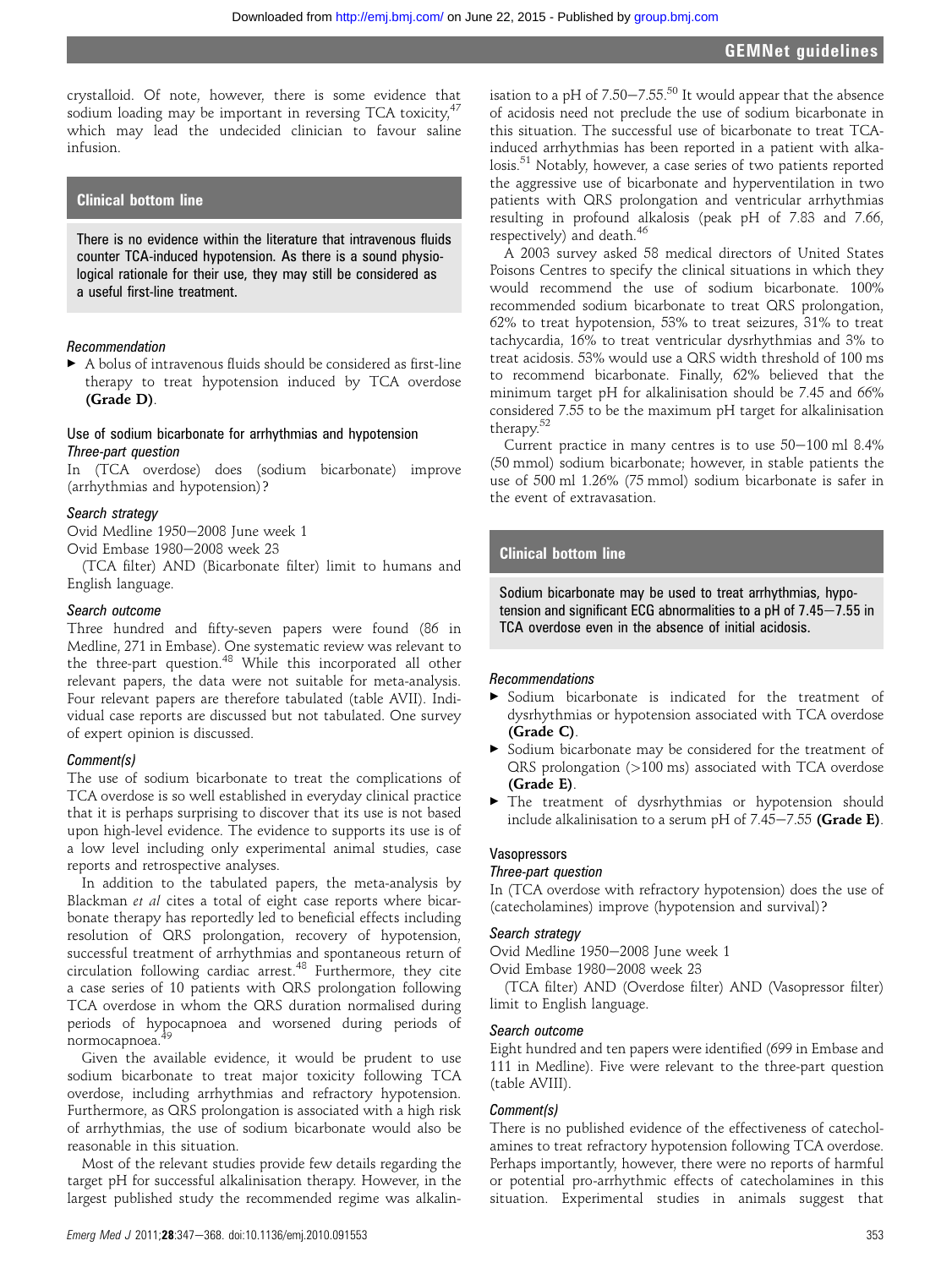epinephrine may be more effective than norepinephrine, with epinephrine potentially reducing some of the cardiotoxic effects of TCAs.

# Clinical bottom line

There is no published evidence of benefit or harm with intravenous catecholamines following TCA overdose. They may be a useful adjunct in the treatment of refractory hypotension in this situation. Animal evidence suggests that epinephrine may be preferable to norepinephrine.

## Recommendations

- < Vasopressors should be used for hypotension following TCA overdose that has not responded to initial treatment (including sodium bicarbonate and intravenous fluids) (Grade D).
- ▶ Epinephrine may be superior to norepinephrine for treating refractory hypotension and preventing arrhythmias (Grade D).

#### Glucagon

#### Three-part question

In (overdose with TCAs) does (the addition of glucagon to standard treatments) improve (clinical outcome)?

#### Search strategy

Ovid Medline 1950-2008 June week 1 Ovid Embase 1980-2008 week 23

#### Search details

(TTCA filter) AND (Glucagon filter) limit to human and English language.

#### Search outcome

Eighty-four papers were identified (71 in Embase, 13 in Medline). Three papers were relevant to the three-part question (table AIX).

#### Comment(s)

There have been three case reports of the successful use of glucagon to treat refractory hypotension and arrhythmias and correct QRS prolongation following TCA overdose. In each of these cases the patient had received several other treatments, although the authors state that the improvement in clinical condition was temporally related to glucagon administration. If it is effective, a 10 mg intravenous bolus may be necessary to elicit clinical improvement.

No reports of failure to respond to glucagon therapy were identified in the literature, although this is most probably attributable to reporting bias. Further research is necessary.

## Clinical bottom line

There is not enough evidence currently available to support the routine use of glucagon in TCA overdose. It is not unreasonable to administer 10 mg intravenous glucagon to treat life-threatening hypotension or arrhythmias refractory to other measures.

#### Recommendation

 $\blacktriangleright$  It is not unreasonable to administer 10 mg intravenous glucagon to treat life-threatening hypotension or arrhythmias refractory to other measures (Grade D).

# Magnesium sulphate

## Three-part question

In (patients who have taken an overdose of TCAs and develop dysrhythmias) does (magnesium sulphate or standard treatment) lead to (improved rates of cardioversion to sinus rhythm and haemodynamic stability)?

#### Search strategy

Ovid Medline 1950-2008 June week 1

Ovid Embase 1980-2008 week 23

(TCA filter) AND (Magnesium filter) AND (Dysrhythmias filter) limit to humans and English language.

#### Search outcome

One hundred and eleven papers were identified (102 in Embase and 9 in Medline). No relevant comparative trials were identified. Three case studies were identified and have been tabulated (table AX). An experimental animal study was identified and is discussed.

#### Comment(s)

There are three reports of the successful use of magnesium sulphate for dysrhythmias associated with TCA use, two of which are from Turkey and have striking similarities. The effects have not been scientifically validated.

Knudsen and Abrahamsson<sup>53</sup> reported that magnesium sulphate was superior to lidocaine for the successful cardioversion of amitriptyline-induced ventricular tachycardia in rats. There are no reports of potential adverse effects of magnesium sulphate in this context.

## Clinical bottom line

It is reasonable to consider the use of magnesium sulphate for refractory dysrhythmias causing haemodynamic instability in the context of TCA overdose.

#### Recommendation

< Magnesium sulphate may be considered for the treatment of TCA-induced dysrhythmias when other treatments have been unsuccessful (Grade D).

## Lipid emulsion

#### Three-part question

In (patients who have hypotension or circulatory collapse following TCA overdose) does (lipid emulsion or standard therapy alone) lead to (lower mortality and fewer complications)?

#### Search strategy

Ovid Medline 1950-2010 January week 1 Ovid Embase 1980-2010 week 2

(TCA filter) AND (Lipid Emulsion filter).

#### Search outcome

Twenty-three papers were identified including three relevant animal studies and one study in healthy volunteers (table AXI). There were no randomised controlled trials, cohort studies, case series or case reports of the use of lipid emulsion in the clinical environment.

#### Comment(s)

Lipid emulsion is a promising treatment for TCA overdose. TCAs are lipid soluble. Some have postulated that lipid emulsion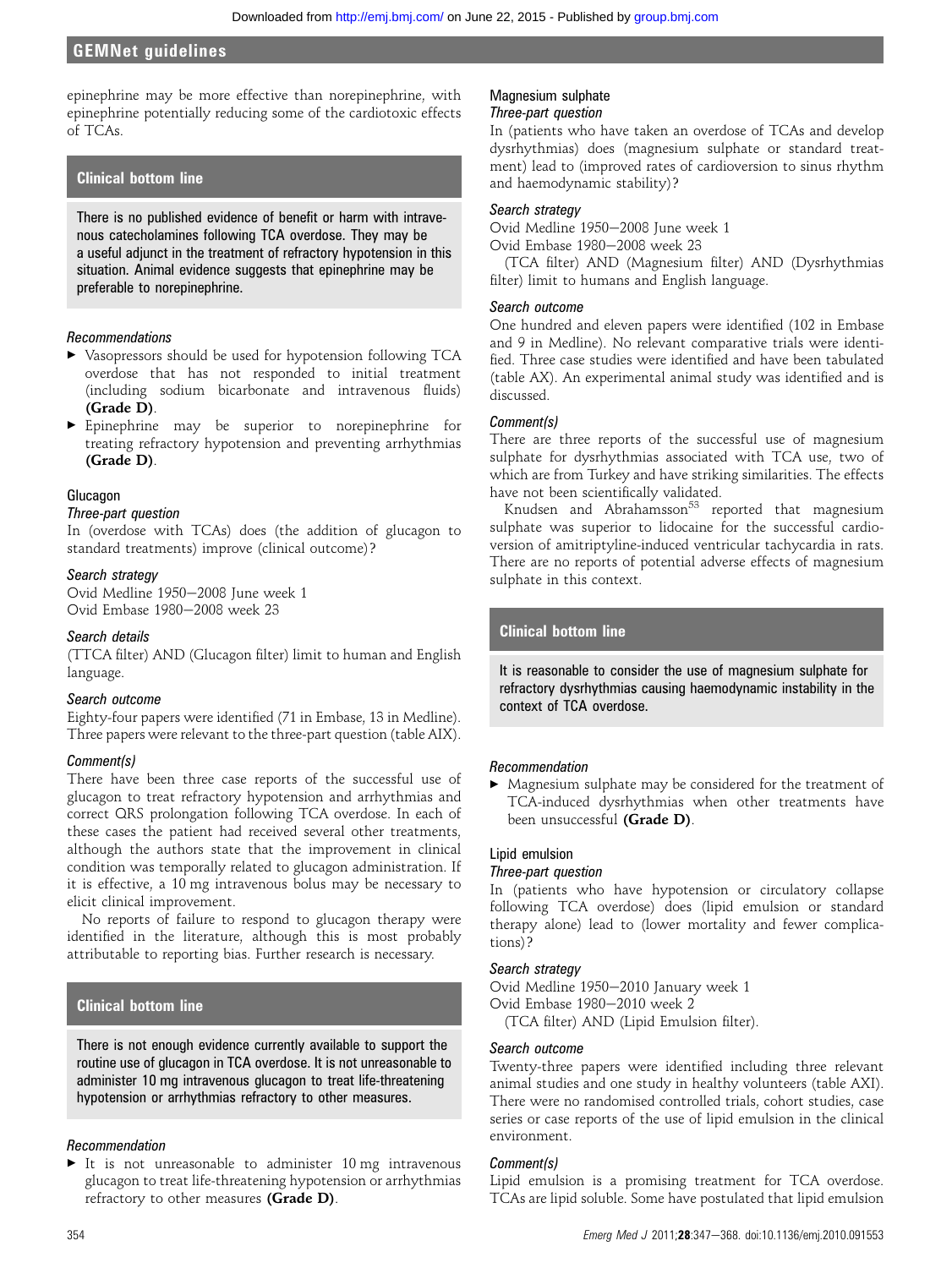may reduce toxicity by creating an intravascular lipid compartment into which lipid-soluble drugs may be sequestered.<sup>54</sup> <sup>55</sup> Alternatively, lipid emulsion may work by enhancing free fatty acid metabolism.<sup>56</sup> The only human data come from a volunteer study which demonstrated that lipid emulsion did not significantly alter TCA blood levels.

Our search also identified three animal studies. Harvey et al showed that lipid emulsion was superior to saline infusion for treatment of TCA-induced hypotension.<sup>57</sup> The same group has also shown that lipid emulsion is superior to sodium bicarbonate for treatment of TCA-induced hypotension in rabbits.<sup>58</sup> Finally, Yoav et al demonstrated that infusion of lipid emulsion resulted in lower mortality than saline infusion in TCA-intoxicated rats.

The Lipid Rescue website also contains one informal case report of the successful use of lipid emulsion to treat refractory QRS prolongation in an intubated patient following TCA overdose.<sup>59</sup> The ECG changes resolved after 4 h and the patient recovered. In itself, this represents weak evidence for the efficacy of lipid emulsion in this situation. Furthermore, the patient developed haematuria after  $4-5$  h and haemoglobin could not be estimated because of the lipaemic sample. Interference with laboratory assays and hypertriglyceridaemia are important side effects of lipid emulsion.

However, given the evidence presented and in the absence of stronger evidence, it would be reasonable to administer lipid emulsion to a patient with serious life-threatening cardiotoxicity secondary to TCA overdose that is refractory to other measures.

## Clinical bottom line

There is no evidence that lipid emulsion is of benefit as a standard treatment for TCA overdose in humans. However, given the results of three animal studies and a plausible physiological mechanism, lipid emulsion should be considered for life-threatening cardiotoxicity that is refractory to other measures following TCA overdose.

#### Recommendation

< Lipid emulsion may be considered for treatment of lifethreatening toxicity following TCA overdose that is refractory to other measures (Grade D).

#### Management of seizures

- a. Phenytoin
- b. Benzodiazepines

## Phenytoin

#### Three-part question

In (patients with TCA overdose who develop prolonged seizures) does (phenytoin or benzodiazepines) lead to (quicker and more reliable termination of seizures with fewer complications)?

## Search strategy

Ovid MEDLINE 1966-2007 June week 1 Ovid EMBASE 1980-2007 week 24 (TCA filter) AND (Overdose filter) AND (Phenytoin filter)

limit to human and English language.

## Search outcome

Seven hundred and ten papers were identified (293 in Medline and 417 in Embase). None directly answered the three-part question. Several papers discussed the use of phenytoin in TCA overdose. These are discussed.

#### Comment(s)

Intravenous phenytoin is licensed for use in status epilepticus. Its use in the context of TCA overdose is controversial. There have been sporadic case reports of the successful use of intravenous phenytoin for the treatment of patients with severe TCA overdose who have developed cardiac conduction abnormalities.<sup>60</sup> <sup>61</sup> It is proposed that this may result from its class Ia antiarrhythmic action. However, there is evidence of interaction between the two drugs, with TCAs increasing phenytoin levels.62 63 Owing to the narrow therapeutic window of phenytoin, this interaction is of concern. Furthermore, in an animal model phenytoin was found to increase the likelihood of ventricular arrhythmias when TCAs were also infused.<sup>64</sup> In light of this potential interaction, guidelines from the National Poisons Information Service state that phenytoin should be avoided in patients who have taken a TCA overdose.<sup>65</sup>

## Clinical bottom line

Phenytoin has not been compared with benzodiazepines in patients with TCA overdose. Evidence for the benefit of phenytoin in TCA overdose comes only from sporadic case studies. As there are doubts regarding the safety of phenytoin in these patients, it should be avoided.

#### Recommendation

▶ Phenytoin should be avoided in patients with TCA overdose (Grade D).

## Benzodiazepines

#### Three-part question

In (adult patients who develop seizures following TCA overdose) does the use of (benzodiazepines) lead to (safe and effective termination of seizures)?

## Search strategy

Ovid MEDLINE 1950-May 2008 week 2 Ovid EMBASE 1980-2008 week 21

(TCA filter) AND (Overdose filter) AND (Benzodiazepine filter) LIMIT to English language.

#### Search outcome

One thousand seven hundred and forty-three papers were identified (186 in Medline and 1557 in Embase). None was relevant to the three-part question.

#### Comment(s)

There were no studies found that were relevant to the three-part question. Notably, there have been no reports of harmful interactions when benzodiazepines are used in TCA overdose. The National Poisons Information Service recommends the use of intravenous benzodiazepines to control seizures associated with TCA overdose.<sup>66</sup>

## Clinical bottom line

There is no evidence of benefit or harm when benzodiazepines are used to control seizures associated with TCA overdose. As there is no evidence of harm, the National Poisons Information Service guidance, which advocates the use of benzodiazepines in this situation, ought to be followed.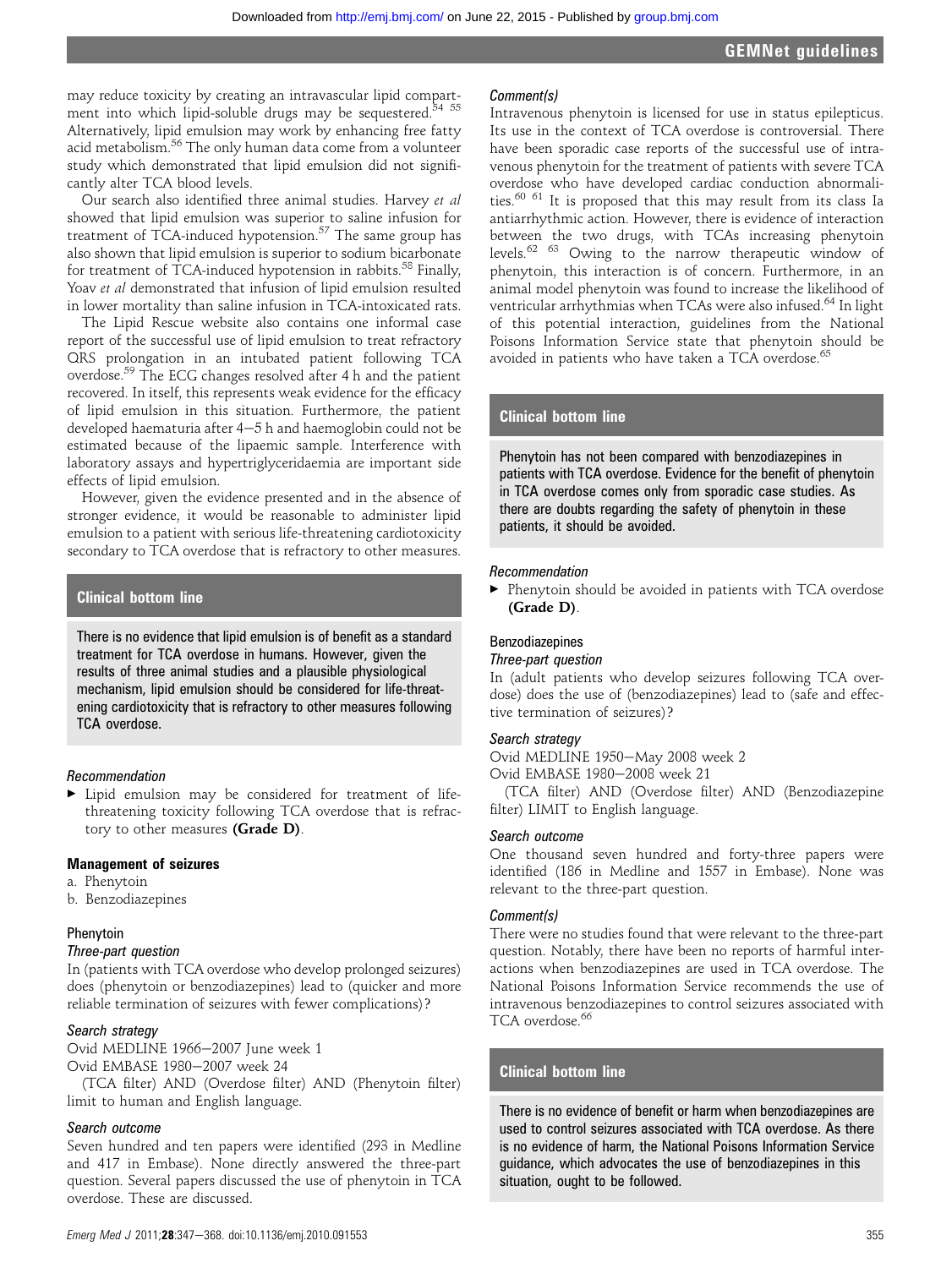#### Recommendation

▶ Benzodiazepines should be used to control seizures following TCA overdose (Grade E).

## Observation of asymptomatic patients Three-part question

In (a clinically stable patient following TCA overdose) what (period of observation) enables (safe discharge)?

## Search strategy

Ovid Medline 1950-2008 June week 1 Ovid Embase 1980-2008 week 24

limit to Humans and English language.

## Search outcome

Five hundred and ninety-two papers were identified (156 in Medline, 436 in Embase). Seven were relevant to the three-part question (table AXII).

(TCA filter) AND (Overdose filter) AND (Observation filter)

## Comment(s)

Late complications including cardiac arrhythmias have been reported to occur as long as several days after TCA overdose. $67-70$  However, in all of these cases there were significant

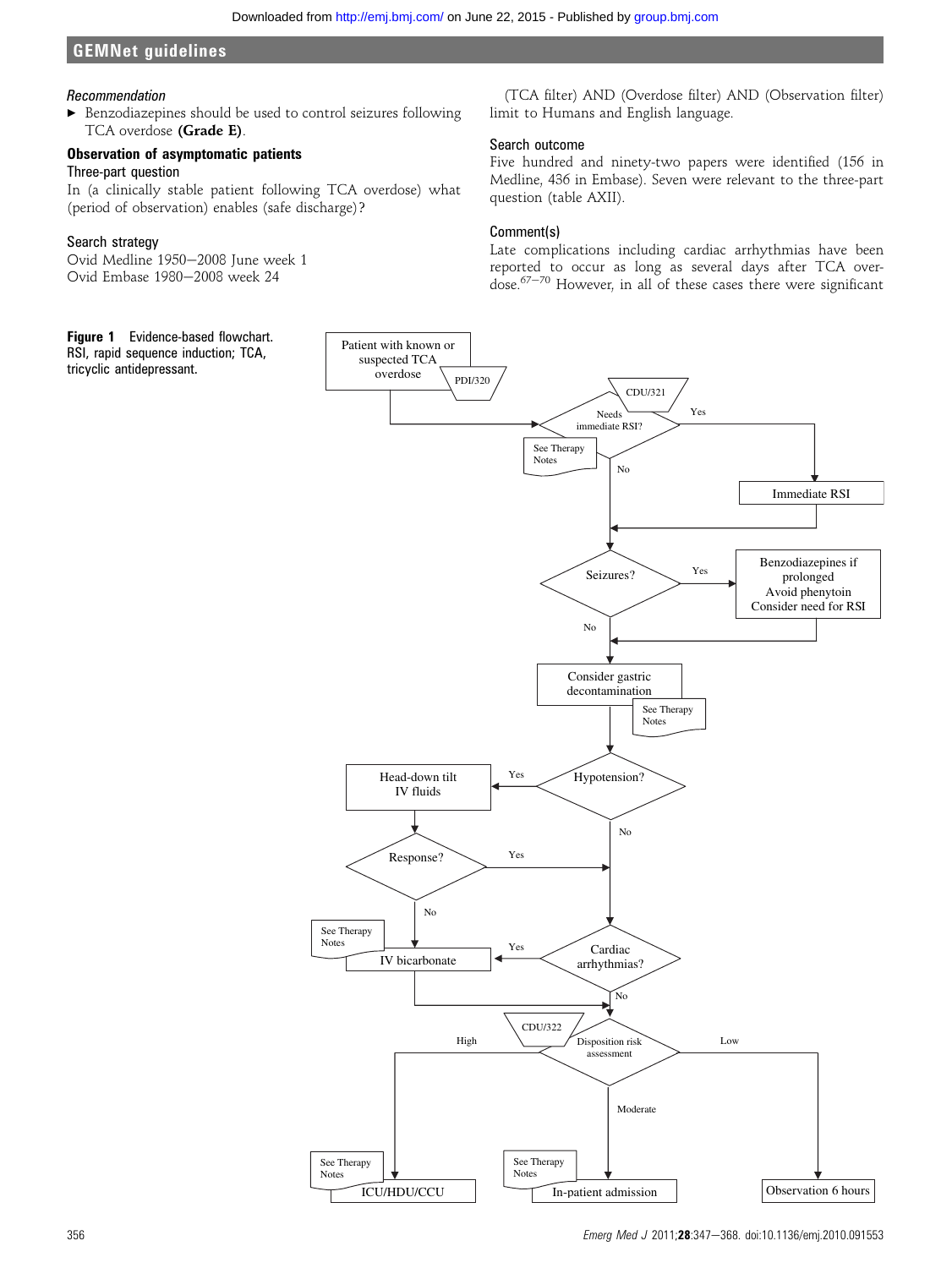Figure 1 Continued.

#### PDI/320: SUITABILITY FOR PROTOCOL DRIVEN INVESTIGATION (ALL YES)

| Over 16 years old                 | Yes |
|-----------------------------------|-----|
| Known or suspected TCA overdose   | Yes |
| No other agents ingested          | Yes |
| Order: T, P, R, BP, $SpO2$        |     |
| Immediate ECG and cardiac monitor |     |
| Blood gas (venous or arterial)    |     |

#### CDU/321: NEED FOR IMMEDIATE RSI (ANY YES)

| Airway compromise                                                     | Yes |
|-----------------------------------------------------------------------|-----|
| Inadequate respiration (bradypnoea, hypoxia, significant hypercapnia) | Yes |
| $\mid$ GCS $\leq$ 8/15                                                | Yes |
| Unmanageable agitation                                                | Yes |

#### **CDU/322: DISPOSITION RISK ASSESSMENT**

#### (HIGH IF ANY H, LOW IF ALL L AND NO H, OTHERWISE MODERATE)

| Indications for RSI present                                         | <b>HIGH</b> |            |
|---------------------------------------------------------------------|-------------|------------|
| Persistent hypotension or inotrope/vasopressor support required     | <b>HIGH</b> |            |
| GCS < 14/15                                                         | <b>HIGH</b> |            |
| Cardiac arrhythmias                                                 | <b>HIGH</b> |            |
| Alert (GCS 15/15)                                                   |             | LOW        |
| Normal ECG (including QRS width <0.10s and no right axis deviation) |             | LOW        |
| Normal heart rate (60-100bpm)                                       |             | <b>LOW</b> |
| Systolic blood pressure ≥100mmHq                                    |             | LOW        |
| >2 hours since ingestion                                            |             | LOW        |

#### Therapy notes

#### Indications for rapid sequence induction (RSI)

TCA overdose delays gastric emptying and may cause vomiting, increasing aspiration risk, particularly in patients with reduced level of consciousness. A low threshold for early intubation should be adopted and the need should be continually reassessed. It is imperative to ensure the availability of adequate expertise during rapid sequence induction.

#### Gastric decontamination

Activated charcoal may be considered for use within 1 h of TCA ingestion but only in patients with an intact or secured airway. The potential risk of aspiration should be strongly considered before use. Gastric lavage may be considered for potentially life-threatening TCA overdoses only when it can be delivered within 1 h of ingestion and the airway is protected.

#### Hypotension

TCA overdose causes hypotension by reducing preload and afterload as well as direct effects on the myocardium. Optimising the preload may reverse hypotension. This may be achieved by head-down tilt and bolus of intravenous fluid. Sodium bicarbonate may reverse hypotension even in the absence of acidosis and is indicated if hypotension is persistent. If hypotension still persists, vasopressors/ inotropes should be used. There is some evidence that epinephrine may be preferable to norepinephrine in this situation.

#### **Arrhythmias**

Administration of sodium bicarbonate, even in the patient without acidosis, may reverse TCA-induced arrhythmias. If arrhythmias are persistent, magnesium sulphate may be given, although there is limited available evidence for its efficacy.

#### ECG abnormalities

QRS prolongation (>0.10 s) and right axis deviation are associated with increased risk of cardiac arrhythmias. The use of sodium bicarbonate should be strongly considered in this situation.

#### Sodium bicarbonate

For life-threatening toxicity use 50-100 ml 8.4% sodium bicarbonate. The dose can be repeated with blood gas monitoring to a target pH of 7.45–7.55. For more stable patients, 500 ml 1.26% sodium bicarbonate carries less risk of skin necrosis in the event of extravasation.

## Refractory haemodynamic instability

Use of glucagon, magnesium sulphate and lipid emulsion may be considered. Animal studies suggest that lipid emulsion (eg, Intralipid 20% 1.5 ml/kg over 1 min) may be a particularly promising therapy for the future, although evidence in humans is lacking.

#### Seizures

Prolonged seizures should be treated initially with benzodiazepines. Phenytoin should be avoided because of a possible interaction with TCAs. If there is no response to benzodiazepines, RSI should be considered.

#### ECG monitoring

ECG monitoring is essential for all patients at moderate/high risk. Serial 12-lead ECG recording is recommended in all patients to monitor for changes in QRS duration.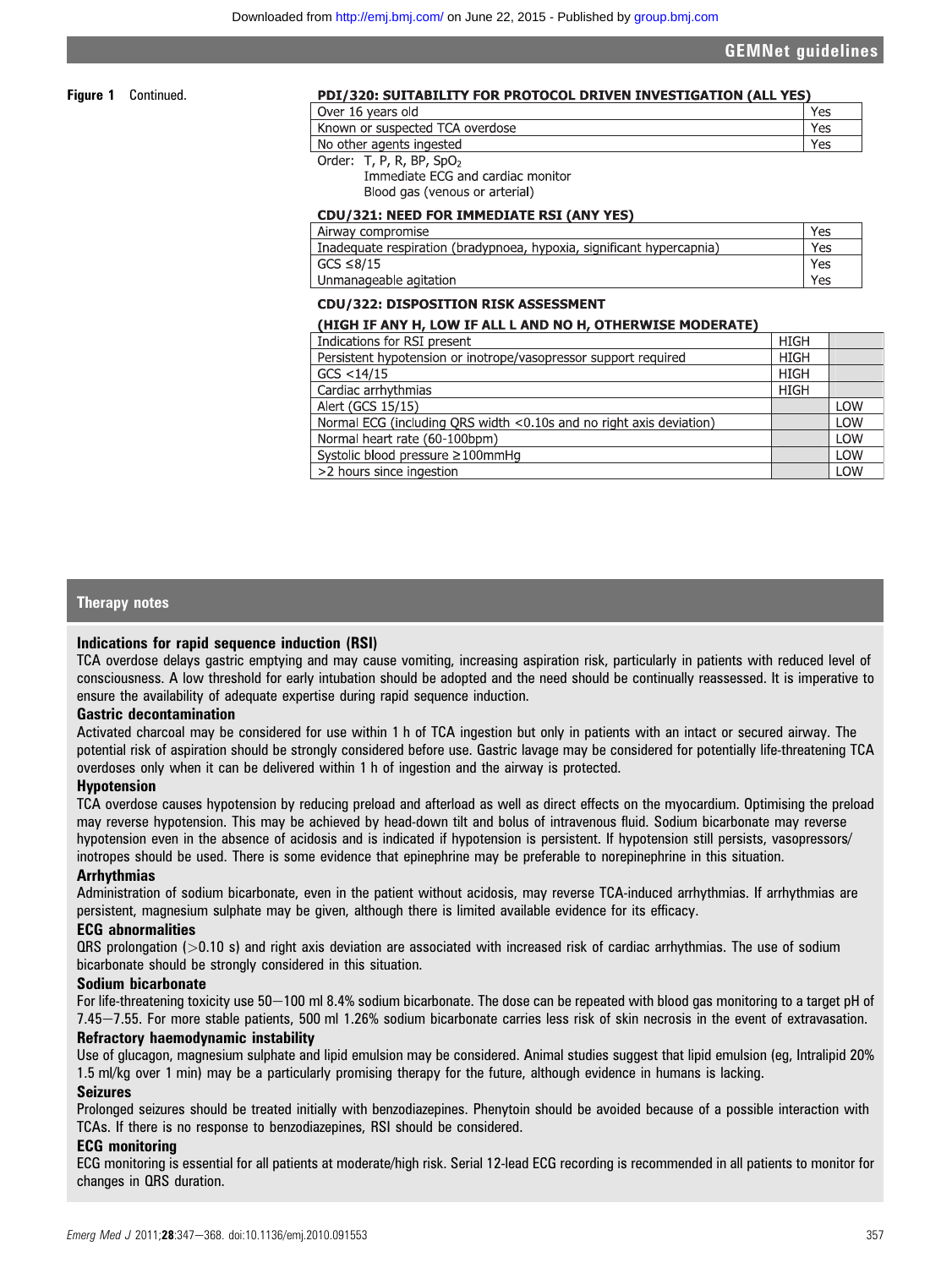## Clinical bottom line

Stable patients with TCA overdose who show no sign of toxicity and have had no significant ECG abnormalities (including QRS<0.10 s) for 6 h can safely be discharged.

signs of toxicity at a much earlier stage. There are no reports of late complications occurring in clinically stable patients who are alert, normotensive and have had no ECG abnormalities after 6 h of observation.

#### Recommendation

< Following TCA overdose, asymptomatic stable patients who have had no significant ECG abnormalities 6 h after ingestion may be safely discharged (Grade B).

**Funding** Funding for the development of this guideline was received from the College of Emergency Medicine, London, UK.

**Contributors** All authors have contributed significantly to the work and to the preparation and editing of the manuscript.

**Provenance and peer review** Not commissioned; not externally peer reviewed.

#### REFERENCES

- National Institute for Clinical Excellence. Guideline development methods: information for National Collaborating Centres and guideline developers. Updated 2005 edn. London: National Institute for Clinical Excellence, 2004.
- 2. National Collaborating Centre for Mental Health. Depression: Management of depression in primary and secondary care. National Institute of Clinical Excellence London, 2004. http://guidance.nice.org.uk/page.aspx?o=236667.
- 3. Kerr GW, McGuffie AC. Tricyclic antidepressant overdose: a review. Emerg Med J 2001;18:236-41.
- 4. **Henry JA,** Alexander CA, Sener EK. Relative mortality from overdose of antidepressants. Br Med J 1995;  $310:221-4$
- 5. **National Statistics.** The controller of HMSO. 2008. http://www.statistics.gov.uk.<br>6. **Kerr GW.** McGuffie AC. Wilkie S. Tricyclic antidepressant overdose: a review. Kerr GW, McGuffie AC, Wilkie S. Tricyclic antidepressant overdose: a review.
- Emerg Med J 2001;18:236-41. 7. **Brennan FJ.** Electrophysiological effects of imipramine and doxepin on normal and depressed cardiac Purkinje fibers. Am J Cardiol 1980;46:599-606.
- 8. Shannon M, Merola J, Lovejoy FH. Hypotension in severe tricyclic antidepressant overdose. Am J Emerg Med  $1988, 6:439-42$ .
- 9. **Thorstrand C.** Clinical features in poisonings by tricyclic antidepressants with special reference to the ECG. Acta Med Scand 1976;199:337-44.
- 10. **Marshall JB,** Forker AD. Cardiovascular effects of tricyclic antidepressant drugs: therapeutic usage, overdose, and management of complications. Am Heart J 1982;103:401-14.
- 11. Taylor DJE, Braithwaite RA. Cardiac effects of tricyclic antidepressant medication: a preliminary study of nortriptyline. Br Heart J 1978;40:1005-9.
- 12. Hantson P, Benaissa M, Clemessy J, et al. Hyperthermia complicating tricyclic antidepressant overdose. Intensive Care Med 1996;22:453-5.
- 13. Kerr GW, McGuffie AC, Wilkie S. Tricyclic antidepressant overdose: a review. Emerg Med J 2001;18:236-41.
- 14. McMahon AJ. Amitriptyline overdose complicated by intestinal pseudoobstruction and caecal perforation. Postgrad Med J 1989;65:948-9.
- 15. **Ross JP,** Small TR, Lepage PA. Imipramine overdose complicated by toxic megacolon. Am Surg  $1998,64.242-4.$
- 16. Roberge RJ, Martin TG, Hodgman M, et al. Acute chemical pancreatitis associated with a tricyclic antidepressant (clomipramine) overdose. J Toxicol Clin Toxicol 1994:32:425-9.
- 17. **Callaham M,** Kassel D. Epidemiology of fatal tricyclic antidepressant poisoning: implications for management. Ann Emerg Med 1985;14:1-9.
- 18. Lipper B, Bell A, Gaynor B. Recurrent hypotension immediately after seizures in nortriptyline overdose. Am J Emerg Med 1994;12:452-3.
- 19. Starkey IR, Lawson AAH. Poisoning with tricyclic and related antidepressants-a ten year review.  $Q$  J Med 1980; 49:33-49.
- 20. Taboulet P, Michard F, Muszynski J, et al. Cardiovascular repercussions of seizures during cyclic antidepressant poisoning. J Toxicol Clin Toxicol  $1995:33:205 - 11.$
- 21. Miadinich EK, Carlow TJ. Total gaze paresis in amitriptyline overdose. Neurology 1977;27:695.
- 22. Smith MS. Amitriptyline ophthalmoplegia. Ann Intern Med 1979;91:793.
- 23. **Toxbase.** 2007. http://www.spib.axl.co.uk.<br>24. **Mackway-Jones KM,** Carley SD. Morton R
- Mackway-Jones KM, Carley SD, Morton RJ, et al. The best evidence topic report: a modified CAT for summarising the available evidence in emergency medicine. Emerg Med J 1998;15:222-6.
- 25. **Dunning J.** Treasure T. Versteegh M, et al; on behalf of the EACTS Audit and Guidelines Committee. Guideline on the prevention and management of de novo atrial fibrillation after cardiac and thoracic surgery. Eur J Cardiothorac Surg 2006:30:852-72.
- 26. Mackway-Jones KM, Carley SD, Morton RJ, et al. The best evidence topic report: a modified CAT for summarising the available evidence in emergency medicine. Emerg Med J 1998:15:222-6.
- 27. Oxford Centre for Evidence Based Medicine. 2007. http://www.cebm.net/?  $0=1025$
- 28. Hulten BA, Adams R, Askenasi R, et al. Predicting severity of tricyclic antidepressant overdose. J Toxicol Clin Toxicol 1992;30:161-70.
- 29. Emerman CL, Connors AF, Burma GM. Level of consciousness as a predictor of complications following tricyclic overdose. Ann Emerg Med 1987;  $16:326 - 30.$
- 30. Liisanantti J. Kaukoranta P. Martikainen M. et al. Aspiration pneumonia following self-poisoning. Resuscitation 2003;56:49-53.
- 31. Toxbase. 2007. http://www.spib.axl.co.uk.
- 32. Park C, Richell-Herren K. Activated charcoal in tricyclic antidepressant overdose. J Accid Emerg Med 2000;17:126-9.
- 33. **Hedges JR,** Otten EJ, Schroeder TJ, et al. Correlation of initial amitriptyline concentration reduction with activated charcoal therapy in overdose patients. Am J Emerg Med 1987;5:48-51.
- 34. **Bosse GM, Barefoot JA, Pfiefer MP, et al. Comparison of three methods of gut** decontamination in tricyclic antidepressant overdose. J Emerg Med 1995;13:203-9.
- 35. Hulten BA, Adams R, Askenasi R. Activated charcoal in tricyclic antidepressant poisoning. Hum Toxicol 1988;7:307-10.
- 36. Elliott CG, Colby TV, Kelly TM, et al. Charcoal lung. Bronchiolitis obliterans after aspiration of activated charcoal. Chest 1989;96:672-4.
- 37. **Rajamani S,** Allen P. Accidental charcoal aspiration. *J Bronchol* 2004;11:130-1.<br>38. **Dorrington CL** Johnson DW, Brant B. The Multiple Dose Activated Charcoal Study.
- **Dorrington CL,** Johnson DW, Brant R. The Multiple Dose Activated Charcoal Study Group. The frequency of complications associated with the use of multiple-dose activated charcoal. Ann Emerg Med 2003;41:370-7.
- 39. Givens T, Holloway M, Wason S. Pulmonary aspiration of activated charcoal: a complication of its misuse in overdose management. Pediatr Emerg Care 1992;8:137-40.
- 40. Harris CR. Accidental administration of activated charcoal into the lung: aspiration by proxy. Ann Emerg Med 1992;22:1470-3.
- 41. **Isbister GK,** Downes F, Sibbritt D, et al. Aspiration pneumonitis in an overdose population: frequency, predictors and outcomes. Crit Care Med 2004;32:88-93.
- 42. Kulig W, Bar-Or D, Cantrill SV. Management of acutely poisoned patients without gastric emptying. Ann Emerg Med 1985;14:562-7.
- 43. Vale JA. Position statement: gastric lavage. J Toxicol Clin Toxicol 1997:35:711-19.
- 44. Watson WA, Leighton J, Guy J, et al. Recovery of cyclic antidepressants with gastric lavage [see comment]. J Emerg Med 1989;7:373-7.
- 45. Boehnert MT, Lovejoy FH Jr. Value of the QRS duration versus the serum drug level in predicting seizures and ventricular arrhythmias after an acute overdose of tricyclic antidepressants. N Engl J Med  $1985;313:474-9$ .
- 46. Wrenn K, Smith BA, Slovis CM. Profound alkalemia during treatment of tricyclic antidepressant overdose: a potential hazard of combined hyperventilation and intravenous bicarbonate. Am J Emerg Med 1992;10:553-5.
- 47. McCabe JL, Cobaugh DJ, Menegazzi J, et al. Experimental tricyclic antidepressant toxicity: a randomized, controlled comparison of hypertonic saline solution, sodium bicarbonate and hyperventilation. Ann Emerg Med 1998;32:329-33.
- 48. Blackman K, Brown SGA, Wilkes GJ. Plasma alkalinization for tricyclic antidepressant toxicity: a systematic review. Emerg Med 2001;13:204-10.
- 49. Lomholt BS. [Hyperventilation therapy in acute tricyclic antidepressant poisoning. Controlled clinical research] [In Danish]. Ugeskr Laeger 1975;138:4-9.
- 50. Hoffman JR, Votey SR, Bayer M, et al. Effect of hypertonic sodium bicarbonate in the treatment of moderate-to-severe cyclic antidepressant overdose. Am J Emerg Med 1993;11:336-41.
- 51. Molloy DW, Penner SB, Rabson J, et al. Use of sodium bicarbonate to treat tricyclic antidepressant induced arrhythmias in a patient with alkalosis. Can Med Assoc  $J$  1984; 130:1457-9.
- 52. Seger DL, Hantsch C, Zavoral T, et al. Variability of recommendations for serum alkalinization in tricyclic antidepressant overdose: a survey of US poison center medical directors. J Toxicol Clin Toxicol 2003;41:331-8.
- 53. Knudsen K, Abrahamsson J. Magnesium sulphate in the treatment of ventricular fibrillation in amitriptyline poisoning. Eur Heart J 1997;18:881-2.
- 54. **Weinberg G.** Vade Boncouer T. Ramaraju GA, et al. Pretreatment or resuscitation with a lipid emulsion shifts the dose-response to bupivacaine-induced asystole in rats. Anesthesiology  $1998;88:1071-5$ .
- 55. Weinberg G, Ripper R, Feinstein DL, et al. Lipid emulsion infusion rescues dogs from bupivacaine induced cardiac toxicity. Reg Anesth Pain Med 2003:28:198-202.
- 56. Van der Velde M, Woutens PF, Rolf N, et al. Long-chain triglycerides improve recovery from myocardial stunning in conscious dogs. Cardiovasc Res 1996;32:1008-15.
- 57. Harvey M, Cave G, Hoggett K. Correlation of plasma and peritoneal diasylate clomipramine concentration with haemodynamic recovery after intralipid infusion in rabbits. Acad Emerg Med 2009;16:151-6.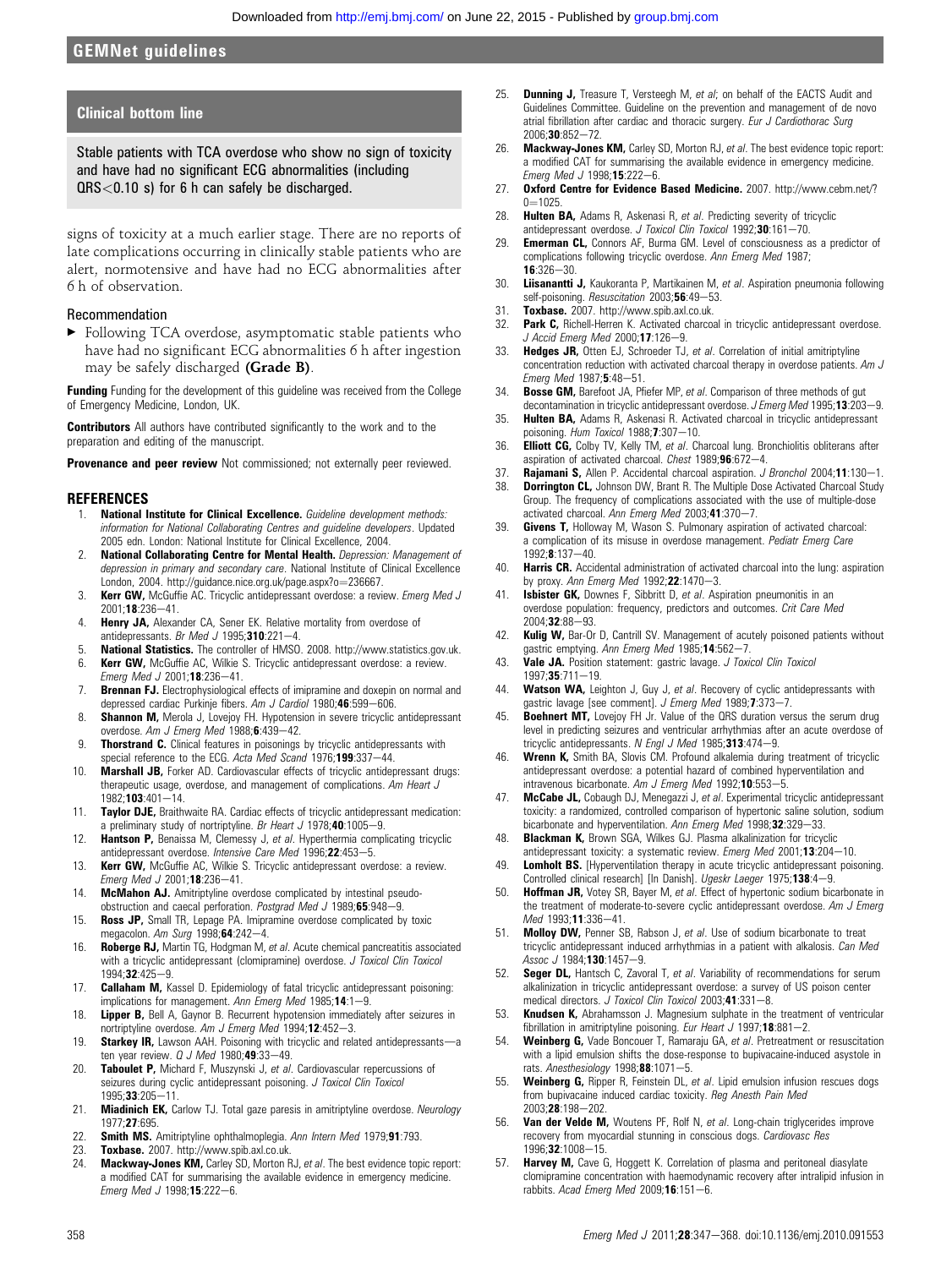- 58. Harvey M, Cave G. Intralipid outperforms sodium bicarbonate in a rabbit model of clomipramine toxicity. Ann Emerg Med 2007;49:178-85.
- 59. Brooks C. Intralipid use in TCA overdose. 2009. http://www.intralipid.org (accessed 18 Jan 2010).
- 60. Hagerman GA, Hanashiro PK. Reversal of tricyclic-antidepressant-induced cardiac conduction abnormalities by phenytoin. Ann Emerg Med 1981;10:82-6.
- 61. **Cantrill S.** Prophylactic phenytoin in tricyclic overdose. J Emerg Med 1983;1:169-77
- 62. Perucca E, Richens A. Interaction between phenytoin and imipramine. Br J Clin Pharmacol 1977;4:485-6.
- 63. Shin J-G, Park J-Y, Kim M-J, et al. Inhibitory effects of tricyclic antidepressants (TCAs) on human cytochrome P450 enzymes in vitro: mechanism of drug interaction between TCAs and phenytoin. Drug Metab Dispos 2002;30:1102-7.
- 64. **Callaham M,** Schumaker H, Pentel P. Phenytoin prophylaxis of cardiotoxicity in experimental amitriptyline poisoning. J Pharmacol Exp Ther 1988:245:216-20.
- 65. **Toxbase.** http://www.spib.axl.co.uk. 2007.<br>66. **Toxbase** http://www.spib.axl.co.uk. 2007.
- 66. **Toxbase.** http://www.spib.axl.co.uk. 2007.<br>67. **Barnes RJ.** Kong SM. Wu RWY. Electroca
- Barnes RJ, Kong SM, Wu RWY. Electrocardiographic changes in amitriptyline poisoning.  $BMJ$  1968; 3:222-3.
- 68. Freeman JW, Mundy GR, Beattie RR, et al. Cardiac abnormalities in poisoning with tricyclic antidepressant.  $BMJ$  1969: $2:610-11$ .
- 69. Masters AB. Delayed death in imipramine poisoning. BMJ 1967;3:866-7.
- 70. McAlpine SB, Calabro JJ, Robinson MD, et al. Late death in tricyclic antidepressant overdose revisited. Ann Emerg Med 1986;15:1349-52.
- 71. **Chan B,** Gaudry P, Grattan-Smith TM, et al. The use of Glasgow Coma Scale in poisoning. J Emerg Med 1993;11:579-82.
- 72. **Unverir R,** Atilla R, Karcioglu O, et al. A retrospective analysis of antidepressant poisonings in the emergency department: 11-year experience. Hum Exp Toxicol  $2006:25:605 - 12$
- 73. Yanagawa Y, Sakamoto T, Okada Y. Recovery from a psychotropic drug overdose tends to depend on the time from ingestion to arrival, the Glasgow Coma Scale, and a sign of circulatory insufficiency on arrival. Am J Emerg Med 2007;25:757-61.
- 74. **Dawling S,** Crome P, Braithwaite R. Effect of delayed administration of activated charcoal on nortriptyline absorption. Eur J Clin Pharmacol 1978;14:445-7
- 75. Scheinin M, Virtanen R, lisalo E. Effects of single and repeated doses of activated charcoal on the pharmaokinetics of doxepin. Int J Clin Pharmacol Ther Toxicol 1985; 24:326-32.
- 76. **Crome P,** Dawling S, Braithwaite RA. Effect of activated charcoal on the absorption of nortriptyline. Lancet  $1977$ : 8050:1203-5.
- 77. Crome P, Adams R, Ali C. Activated charcoal in tricyclic antidepressant poisoning: pilot controlled clinical trial. Hum Toxicol  $1983;2:205-9$ .
- 78. Karkkainen S, Neuvonen PJ. Pharmacokinetics of amitriptyline influenced by oral charcoal and urinary pH. Int J Clin Pharmacol 1986;  $24:326 - 32$ .
- 79. **Swartz CM,** Sherman A. The treatment of tricyclic antidepressant overdose with repeated charcoal. J Clin Psychopharmacol 1984;4:336-40.
- 80. **Ilett KF,** Hackett LP, Dusci LJ, et al. Disposition of dothiepin after overdose: effects of repeated-dose activated charcoal. Ther Drug Monit  $1991, 13.485 - 9$ .
- 81. **Bailey B,** Buckley NA, Amre DK. A meta-analysis of prognostic indicators to predict seizures, arrhythmias or death after tricyclic antidepressant overdose. J Toxicol Clin Toxicol 2004;42:877-88.
- 82. **Eizadi-Mood N,** Moein N, Saghaei M. Evaluation of relationship between arterial and venous blood gas values in the patients with tricyclic antidepressant poisoning. Clin Toxicol (Phila)  $2005;$  43:357-60.
- 83. Brown TC, Barker GA, Dunlop ME, et al. The use of sodium bicarbonate in the treatment of tricyclic antidepressant-induced arrhythmias. Anaesth Intensive Care 1973;1:203-10.
- 84. **Brown TC.** Sodium bicarbonate treatment for tricyclic antidepressant arrhythmias in children. Med J Aust 1976; $2:380-2$ .
- Koppel C, Wiegreffe A, Tenczer J. Clinical course, therapy, outcome and analytical data in amitriptyline and combined amitriptyline/chlordiazepoxide overdose. Hum Exp Toxicol 1992:11:458-65.
- 86. Teba L, Scheibel F, Dedhia H, et al. Beneficial effect of norepinephrine in the treatment of circulatory shock caused by tricyclic antidepressant overdose. Am J  $Fmera Med 1988:6:566-8.$
- 87. **Vernon DD.** Banner W. Garrett J. et al. Efficacy of dopamine and norepinephrine for the treatment of haemodynamic compromise in amitriptyline intoxication. Crit Care  $Med$  1991;19:544-9.
- 88. Knudsen K, Abrahamsson J. Effects of epinephrine, norepinephrine, magnesium sulfate, and milrinone on survival and the occurrence of arrhythmias in amitriptyline poisoning in the rat. Crit Care Med 1994;22:1851-5.
- 89. Knudsen K, Abrahamsson J. Epinephrine and sodium bicarbonate independently and additively increase survival in experimental amitriptyline poisoning. Crit Care Med 1997;25:669-74.
- 90. Knudsen K, Abrahamsson J. Effects of epinephrine and norepinephrine on hemodynamic parameters and arrhythmias during a continuous infusion of amitriptyline in rats. Clin Toxicol  $1993:31:461-71$ .
- 91. Ruddy JM, Seymour JL, Anderson NG. Management of tricyclic antidepressant ingestion in children with special reference to the use of glucagon. Med J Aust  $1972 \cdot 1.630 - 3$
- 92. **Sener EK,** Gabe S, Henry JA. Response to glucagon in imipramine overdose. J Toxicol Clin Toxicol  $1995:33:51-3$ .
- 93. Sensky PR, Olczak SA. High dose intravenous glucagon in severe tricyclic poisoning. Postgrad Med  $J$  1999;75:611-12.
- 94. Citak A, Soysal DD, Ucsel R, et al. Efficacy of long duration resuscitaiton and magnesium sulphate treatment in amitriptyline poisoning. Eur J Emerg Med  $2002963 - 6$
- 95. **Minton NA, Goode AG, Henry JA. The effect of a lipid suspension on amitriptyline** disposition. Arch Toxicol 1987;60:467-9.
- 96. Greenland P, Howe TA. Cardiac monitoring in tricyclic antidepressant overdose. Heart Lung 1981;10:856-9.
- 97. **Pentel P**, Sioris L. Incidence of late arrhythmias following tricyclic antidepressant overdose. Clin Toxicol 1981;18:543-8.
- 98. Goldberg RJ, Capone RJ, Hunt JD. Cardiac complications following tricyclic antidepressant overdose. JAMA 1985;254:1772-5.
- 99. **Emerman C,** Connors AF, Burma GM. Level of consciousness as a predictor of the complications following tricyclic overdose. Ann Emerg Med 1987;16:326-30.
- 100. Tokarski GF, Young MJ. Criteria for admitting patients with tricyclic antidepressant overdose. J Emerg Med  $1988; 6:121-4$ .
- 101. **Banahan B,** Schelkun P. Antidepressant overdose: conservative management in the community hospital with cost saving implications. J Emerg Med 1990; $8:451-4$ .
- 102. **Hulten BA,** Adams R, Askenasi R, et al. Predicting severity of tricyclic antidepressant overdose. J Toxicol Clin Toxicol 1992;30:161-70.

#### APPENDIX 1: RELEVANT PAPERS

Table AI Assessing the need for intubation in semiconscious patients presenting to the ED following psychotropic drug overdose

| Author date, country                                 | Study type                | Patient group                                                                                                                                                  | <b>Outcomes</b>                                                                        | <b>Key results</b>                                                                                                                                                                                  | <b>Study weaknesses</b>                                                                                                                                                                                 |
|------------------------------------------------------|---------------------------|----------------------------------------------------------------------------------------------------------------------------------------------------------------|----------------------------------------------------------------------------------------|-----------------------------------------------------------------------------------------------------------------------------------------------------------------------------------------------------|---------------------------------------------------------------------------------------------------------------------------------------------------------------------------------------------------------|
| Chan <i>et al</i> , 1993,<br>Australia <sup>71</sup> | Retrospective<br>analysis | 393 patients who<br>presented to the ED with<br>a history or evidence of<br>overdose (of a drug with<br>no antidote) who had GCS<br>documented at presentation | $GCS \leq 8/15$ for<br>prediction of intubation                                        | 67% of patients with<br>$GCS \leq 8/15$ were intubated.<br>$GCS \leq 8/15$ had sensitivity<br>90% (95% CI 81% to 99%)<br>and specificity 95% (95% CI<br>93% to 97%) for prediction<br>of intubation | Study only assesses what<br>actually happened (whether<br>patients were intubated or<br>not). We do not know whether<br>it was actually necessary<br>to intubate the patients with<br>$GCS \leq 8/15$ . |
|                                                      |                           |                                                                                                                                                                | Relationship between<br><b>GCS</b> and intubation<br>(logistic regression<br>analysis) | OR 0.48 (95% CI 0.4 to<br>0.59), $p < 0.0001$ (ie, odds<br>of intubation increase<br>approximately twofold for<br>every point decrease in GCS)                                                      | No reporting of complications<br>in semi-conscious patients<br>who were/were not intubated                                                                                                              |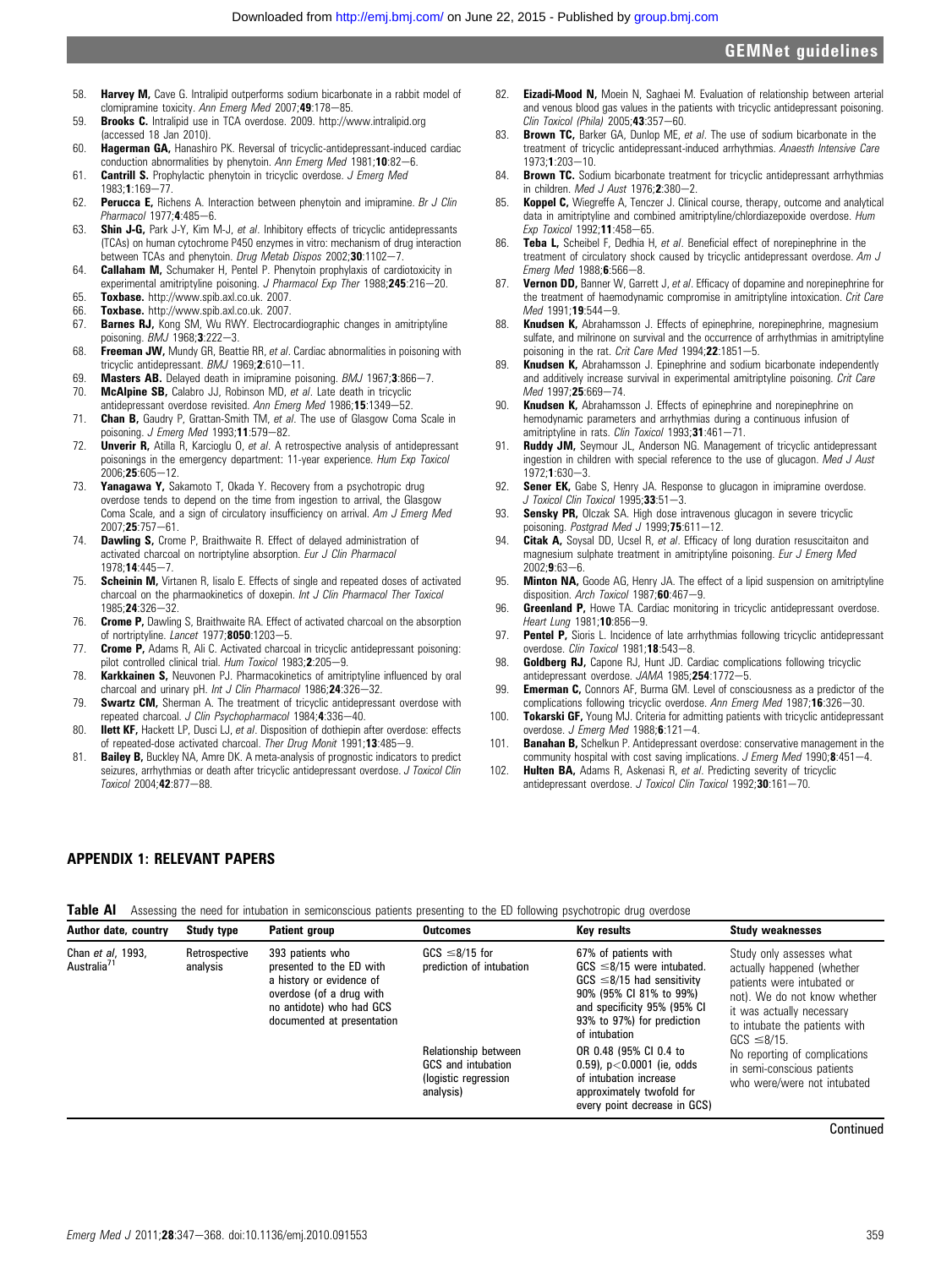## Table AI Continued

| Author date, country                              | <b>Study type</b>                            | <b>Patient group</b>                                                                                                                                                                                                                                                                                 | <b>Outcomes</b>                                                                                                                                                                                             | <b>Key results</b>                                                                                                                                                                                                                                         | <b>Study weaknesses</b>                                                                                                                                                                                         |
|---------------------------------------------------|----------------------------------------------|------------------------------------------------------------------------------------------------------------------------------------------------------------------------------------------------------------------------------------------------------------------------------------------------------|-------------------------------------------------------------------------------------------------------------------------------------------------------------------------------------------------------------|------------------------------------------------------------------------------------------------------------------------------------------------------------------------------------------------------------------------------------------------------------|-----------------------------------------------------------------------------------------------------------------------------------------------------------------------------------------------------------------|
| Emerman et al, 1987,<br>USA <sup>29</sup>         | Retrospective<br>analysis                    | All 92 patients age $\geq$ 17 years<br>who were admitted to Clevel<br>and Metropolitan General<br>Hospital with TCA overdose<br>between 1975 and 1985                                                                                                                                                | Association between<br>GCS and complications<br>(hypoventilation, loss of<br>protective airway reflexes,<br>hypotension, seizures,<br>haemodynamically significant<br>arrhythmias or death                  | Significant association<br>$(p<0.001)$ . GCS was<br>significantly better than<br>QRS interval $(p<0.001)$                                                                                                                                                  | Retrospective. 38 patients had<br>a mixed drug overdose<br>(although subgroup analysis<br>of patients with pure TCA<br>overdose yielded similar results).<br>Only 92 patients included<br>over a 10-year period |
|                                                   |                                              |                                                                                                                                                                                                                                                                                                      | $GCS \leq 8$ for prediction<br>of serious complications                                                                                                                                                     | Sensitivity 89%, specificity<br>88%. $GCS \leq 8$ was significantly<br>more sensitive than QRS<br>$≥100$ ms (p < 0.05)                                                                                                                                     |                                                                                                                                                                                                                 |
|                                                   |                                              |                                                                                                                                                                                                                                                                                                      | Sensitivity of GCS $\leq$ 8 for<br>prediction of individual<br>complications                                                                                                                                | Hypoventilation or loss of<br>protective airway reflexes: 86.5%.<br>Death, hypotension, seizures,<br>haemodynamically significant<br>arrhythmias: 100%                                                                                                     |                                                                                                                                                                                                                 |
|                                                   |                                              |                                                                                                                                                                                                                                                                                                      | Logistic regression model<br>for prediction of complications                                                                                                                                                | Only GCS was a significant<br>independent predictor of<br>complications                                                                                                                                                                                    |                                                                                                                                                                                                                 |
| Hulten et al, 1992,<br>Sweden <sup>28</sup>       | Prospective<br>diagnostic<br>cohort<br>study | 67 patients $\geq$ 14 years<br>from four centres with<br>suspected TCA overdose.<br>Excluded if mixed overdose<br>detected and TCA was not<br>the major cause of symptoms.<br>Matthew-Lawson coma grade                                                                                              | Matthew-Lawson coma grade<br>$\geq$ 3 for prediction of serious<br>complications (seizures,<br>hypotension (systolic BP<br>$<$ 100 mmHq), arrhythmias,<br>need for intubation)<br>Matthew-Lawson coma grade | Sensitivity 65%, specificity 94% Matthew-Lawson coma grade<br>Sensitivity 81%,                                                                                                                                                                             | not universally accepted for<br>assessing conscious level (GCS<br>not recorded).<br>Need for intubation included as<br>an outcome. Physicians may<br>have decided to intubate on                                |
|                                                   |                                              | recorded                                                                                                                                                                                                                                                                                             | $\geq$ 2 for prediction of serious<br>complications                                                                                                                                                         | specificity 77%                                                                                                                                                                                                                                            | the basis of coma grade alone,                                                                                                                                                                                  |
|                                                   |                                              |                                                                                                                                                                                                                                                                                                      | Matthew-Lawson coma grade<br>versus QRS duration and<br>plasma TCA level for prediction<br>of serious complications                                                                                         | Matthew-Lawson coma grade<br>was the strongest predictor in<br>logistic regression model. QRS<br>duration $>100$ ms was more<br>sensitive for prediction of<br>complications (86%) but less<br>specific (75%)                                              | thus introducing significant bias                                                                                                                                                                               |
| Liisanantti et al, 2003,<br>Finland <sup>30</sup> | Retrospective<br>analysis                    | 257 patients admitted to<br>ICU with self-poisoning of<br>psychopharmaceutical drugs<br>between November 1989 and<br>October 2000.<br>Classed as conscious (GCS<br>$8-15$ ) or unconscious $(3-7)$<br>based on 'approximate GCS'.<br>73 patients (28.4%) met<br>criteria for aspiration<br>pneumonia | Unconsciousness on discovery<br>for prediction of aspiration<br>pneumonia                                                                                                                                   | OR 2.9 (95% CI 1.2 to 7.0)                                                                                                                                                                                                                                 | Retrospective.<br>'Approximate GCS' used due to<br>lack of universal use of GCS in                                                                                                                              |
|                                                   |                                              |                                                                                                                                                                                                                                                                                                      | Unconsciousness in ED<br>for prediction of aspiration<br>pneumonia                                                                                                                                          | OR 2.2 (95% CI 0.9 to 5.4)                                                                                                                                                                                                                                 | Finland.<br>Selection bias: only patients<br>admitted to ICU included                                                                                                                                           |
|                                                   |                                              |                                                                                                                                                                                                                                                                                                      | Unconscious when found<br>and intubated on discovery<br>for prediction of aspiration<br>pneumonia                                                                                                           | OR 1.8 (95% CI 0.6 to 5.7)                                                                                                                                                                                                                                 | GCS at time of initial contact with<br>medical services not recorded in<br>20.6% of cases.<br>Possible reporting bias $-$ this                                                                                  |
|                                                   |                                              |                                                                                                                                                                                                                                                                                                      | Unconscious when found and<br>intubated in ED for prediction<br>of aspiration pneumonia                                                                                                                     | OR 3.4 (95% CI 1.3 to 8.7)                                                                                                                                                                                                                                 | centre may have noticed<br>a particularly high rate of aspira-<br>tion pneumonia in patients intu-                                                                                                              |
|                                                   |                                              |                                                                                                                                                                                                                                                                                                      | Unconscious when found and<br>intubated in ICU for prediction<br>of aspiration pneumonia                                                                                                                    | OR 3.5 (95% CI 1.1 to 10.7)                                                                                                                                                                                                                                | bated late, prompting this<br>analysis                                                                                                                                                                          |
|                                                   |                                              |                                                                                                                                                                                                                                                                                                      | Mean length of hospital stay                                                                                                                                                                                | Aspiration pneumonia 6.5<br>days (95% CI 5.3 to 7.6);<br>no aspiration pneumonia<br>2.8 days $(2.5 - 3.1)$                                                                                                                                                 |                                                                                                                                                                                                                 |
|                                                   |                                              |                                                                                                                                                                                                                                                                                                      | Mean length of ICU stay                                                                                                                                                                                     | Aspiration pneumonia<br>1.9 days $(1.3 - 2.6)$ ; no<br>aspiration pneumonia<br>$0.9$ days $(0.8 - 0.9)$                                                                                                                                                    |                                                                                                                                                                                                                 |
| Unverir et al. 2006.<br>Turkey <sup>72</sup>      | Retrospective<br>analysis                    | 356 patients who presented to<br>the ED with antidepressant<br>ingestion between 1993<br>and 2004                                                                                                                                                                                                    | Relationship between<br>GCS and intubation rates                                                                                                                                                            | 34 (9.6%) patients were<br>intubated. Low GCS was cited<br>as the reason for intubation in<br>58.8% of cases. 100% of<br>patients with GCS $\leq$ 8 were<br>intubated compared with 5.6%<br>of patients with $GCS > 8$                                     | Retrospective.<br>Obvious bias in outcome<br>reporting: almost 60% of<br>patients were intubated<br>primarily because of low<br>GCS. There was no attempt<br>to correlate low GCS with inci-                    |
|                                                   |                                              |                                                                                                                                                                                                                                                                                                      | Logistic regression model<br>for prediction of the need<br>for intubation                                                                                                                                   | GCS the strongest independent<br>predictor of need for intubation<br>(OR 29.4, 95% CI 8.1 to 106.4).<br>Presence of seizures was also an<br>independent predictor of<br>intubation. Age, gender and QRS<br>prolongation were not<br>independent predictors | dence of complications                                                                                                                                                                                          |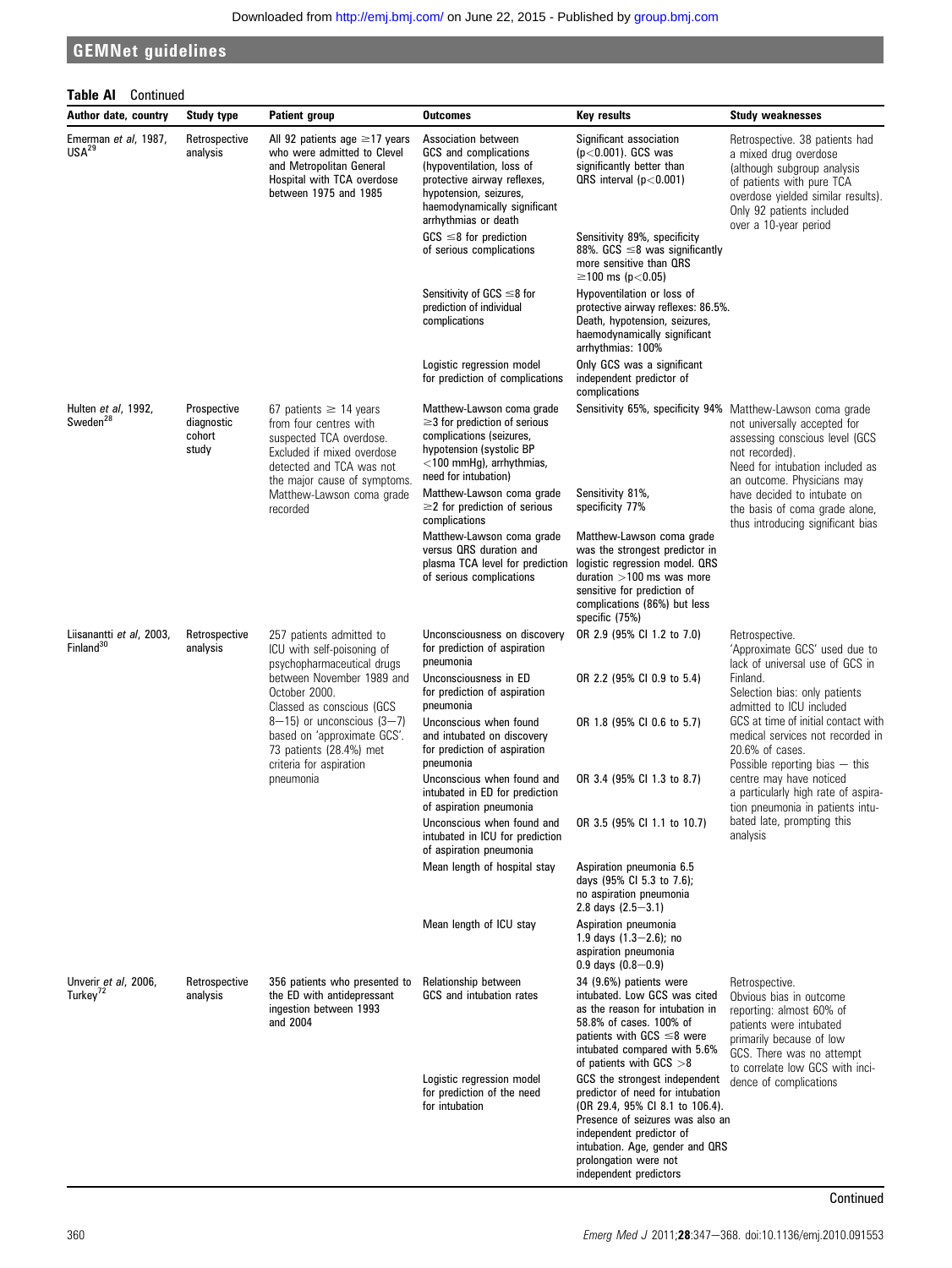# Table AI Continued

| Author date, country                         | Study type                | Patient group                                                                                                                                                                                                                                                | <b>Outcomes</b>                                                                                                                    | Key results                                                                                                                                                                 | <b>Study weaknesses</b>                                                                                                                                             |
|----------------------------------------------|---------------------------|--------------------------------------------------------------------------------------------------------------------------------------------------------------------------------------------------------------------------------------------------------------|------------------------------------------------------------------------------------------------------------------------------------|-----------------------------------------------------------------------------------------------------------------------------------------------------------------------------|---------------------------------------------------------------------------------------------------------------------------------------------------------------------|
| Yanagawa et al, 2006,<br>Japan <sup>73</sup> | Retrospective<br>analysis | 175 patients who were<br>intubated following<br>psychotropic drug overdose<br>between January 2000<br>and December 2005.<br>Patients were divided into<br>an 'early group' (extubated<br>within 2 days) and a late<br>group (not extubated within<br>2 days) | Mean GCS (on arrival) in early<br>and late groups<br>Logistic regression model for<br>prediction of 'late' extubation<br>(>2 days) | Early group 6.2 (SE 0.2); late<br>group 4.5 (SE 0.3), $p=0.001$<br>GCS on arrival was an<br>independent predictor of late<br>extubation (OR 0.78, 95%<br>$Cl$ 0.65 to 0.95) | Retrospective.<br>Significant selection bias: only<br>intubated patients included.<br>No analysis of different GCS<br>cut-offs for prediction of late<br>extubation |

ED, emergency department; GCS, Glasgow Coma Score; TCA, tricyclic antidepressant.

|  | Table All Single dose activated charcoal in tricyclic antidepressant (TCA) overdose |  |  |  |
|--|-------------------------------------------------------------------------------------|--|--|--|
|--|-------------------------------------------------------------------------------------|--|--|--|

| Author, date,<br>country                       | Patient group                                                                                                                                                                                                                           | <b>Study type (level</b><br>of evidence)           | <b>Outcomes</b>                                                                                                 | <b>Key results</b>                                                           | <b>Study weaknesses</b>                                                                                                                                      |
|------------------------------------------------|-----------------------------------------------------------------------------------------------------------------------------------------------------------------------------------------------------------------------------------------|----------------------------------------------------|-----------------------------------------------------------------------------------------------------------------|------------------------------------------------------------------------------|--------------------------------------------------------------------------------------------------------------------------------------------------------------|
| Bosse et al, 1995,<br>$USA^{34}$               | 51 patients presenting to<br>the ED with TCA overdose.                                                                                                                                                                                  | <b>PRCT</b>                                        | Mean serum TCA levels                                                                                           | No significant differences<br>$(p=0.797)$                                    | <b>Block randomisation</b><br>No sample size calculation $-$                                                                                                 |
|                                                | <b>Block randomisation to</b><br>three groups:                                                                                                                                                                                          |                                                    | <b>Seizures</b>                                                                                                 | No significant difference<br>$(p=1.000)$                                     | unknown power                                                                                                                                                |
|                                                | (1) 50g charcoal, 10oz<br>magnesium citrate                                                                                                                                                                                             |                                                    | Wide $QRS$ ( $>0.1$ s)                                                                                          | No significant difference<br>$(p=0.472)$                                     |                                                                                                                                                              |
|                                                | (2) Gastric lavage followed<br>by 50 g charcoal and 10 oz<br>magnesium citrate                                                                                                                                                          |                                                    | Hypotension ( $\leq 90$ systolic)                                                                               | No significant difference<br>$(p=0.874)$                                     |                                                                                                                                                              |
|                                                | (3) 25 g charcoal, gastric<br>lavage, followed by 25 g                                                                                                                                                                                  |                                                    | Sinus tachycardia (rate<br>>100                                                                                 | No significant difference<br>$(p=0.280)$                                     |                                                                                                                                                              |
|                                                | charcoal and 10 oz                                                                                                                                                                                                                      |                                                    | Ventricular dysrhythmias                                                                                        | None in any group                                                            |                                                                                                                                                              |
|                                                | magnesium citrate                                                                                                                                                                                                                       |                                                    | Median GCS                                                                                                      | Mean 8.5 in group 1; 8 in<br>group $2$ ; 12 in group $3$<br>$(p=0.242)$      |                                                                                                                                                              |
|                                                |                                                                                                                                                                                                                                         |                                                    | Mean length of stay in<br>hospitalised patients                                                                 | No significant difference<br>$(p=0.473)$                                     |                                                                                                                                                              |
|                                                |                                                                                                                                                                                                                                         |                                                    | Mean length of ICU stay                                                                                         | No significant difference<br>$(p=0.436)$                                     |                                                                                                                                                              |
|                                                |                                                                                                                                                                                                                                         |                                                    | Mean duration of sinus<br>tachycardia                                                                           | No significant difference<br>$(p=0.594)$                                     |                                                                                                                                                              |
|                                                |                                                                                                                                                                                                                                         |                                                    | Incidence of aspiration                                                                                         | 15.7% of patients aspirated<br>(no difference between<br>groups, $p=0.501$ ) |                                                                                                                                                              |
| Dawling et al, 1978,<br>$UK^{\prime 4}$        | 6 fasted healthy volunteers<br>given 75 mg nortriptyline,<br>allocated to four groups on<br>different occasions:<br>(1) No treatment<br>(2) 10 g Medicoal after<br>30 min<br>(3) 10 g Medicoal after 2 h<br>(4) 10 g Medicoal after 4 h | Experimental, volunteer<br>study, crossover design | Mean reduction in peak<br>plasma nortriptyline<br>concentrations                                                | 77% in group (2), 37% in<br>group $(3)$ , 19% in group $(4)$<br>(p<0.001)    | Conducted in fasted<br>volunteers.<br>Small dose of nortriptyline                                                                                            |
|                                                |                                                                                                                                                                                                                                         |                                                    | Mean reduction in plasma<br>nortriptyline availability<br>(area under time-<br>concentration curve)             | 74% in group (2), 37.5% in<br>group (3), 13% in group (4)<br>(p<0.001)       |                                                                                                                                                              |
| Hedges et al, 1986,<br>USA <sup>33</sup>       | 9 patients with TCA<br>overdose who clinically<br>required hospitalisation<br>All patients had gastric                                                                                                                                  | Prospective observational<br>cohort                | <b>Correlation between</b><br>estimated plasma<br>amitriptyline concentration<br>half-life and time to charcoal | Directly proportional<br>$(r=0.78, p<0.05)$                                  | Small numbers.<br>No data on time to gastric<br>lavage.<br>Five patients received                                                                            |
|                                                | lavage and charcoal, the<br>timing and dosing of<br>which were performed<br>at the treating physician's<br>discretion                                                                                                                   |                                                    | <b>Correlation between</b><br>estimated plasma<br>amitriptyline concentration<br>half-life and dose of charcoal | Weak inverse correlation<br>$(r=0.44, p=0.25)$                               | a second dose of charcoal<br>which may have affected the<br>results.<br>Dose of charcoal not<br>standardised                                                 |
| Scheinin et al, 1985,<br>Finland <sup>75</sup> | Eight healthy volunteers<br>given 50 mg doxepin                                                                                                                                                                                         | Experimental, volunteer<br>study                   | Peak serum doxepin<br>concentration                                                                             | Reduced by 70%                                                               | Volunteer study, small<br>numbers.                                                                                                                           |
|                                                | followed by 15 g activated<br>charcoal after 30 min                                                                                                                                                                                     |                                                    | Total doxepin availability                                                                                      | Reduced by 49%                                                               | Small dose of TCA and char-<br>coal                                                                                                                          |
|                                                |                                                                                                                                                                                                                                         |                                                    | Apparent elimination<br>half-life of doxepin and<br>its metabolite                                              | Prolonged by 350% and<br>140% respectively following<br>single dose charcoal |                                                                                                                                                              |
| Crome et al, 1977,<br>$UK^{76}$                | Healthy volunteers given<br>75 mg nortriptyline.<br>Control session: no<br>intervention.<br>Treatment session: 10 g<br>Medicoal at 30 min.<br>Plasma nortriptyline levels<br>measured after 2, 4, 6, 10,<br>24, 32 and 48 h             | Experimental, crossover<br>design                  | Plasma nortriptyline level                                                                                      | 60% (range 30-81%)<br>average reduction in peak<br>levels $(p=0.01)$         | Small dose of TCA and char-<br>coal.<br>Study in fasted volunteers.<br>The results cannot be directly<br>extrapolated to the population<br>with TCA overdose |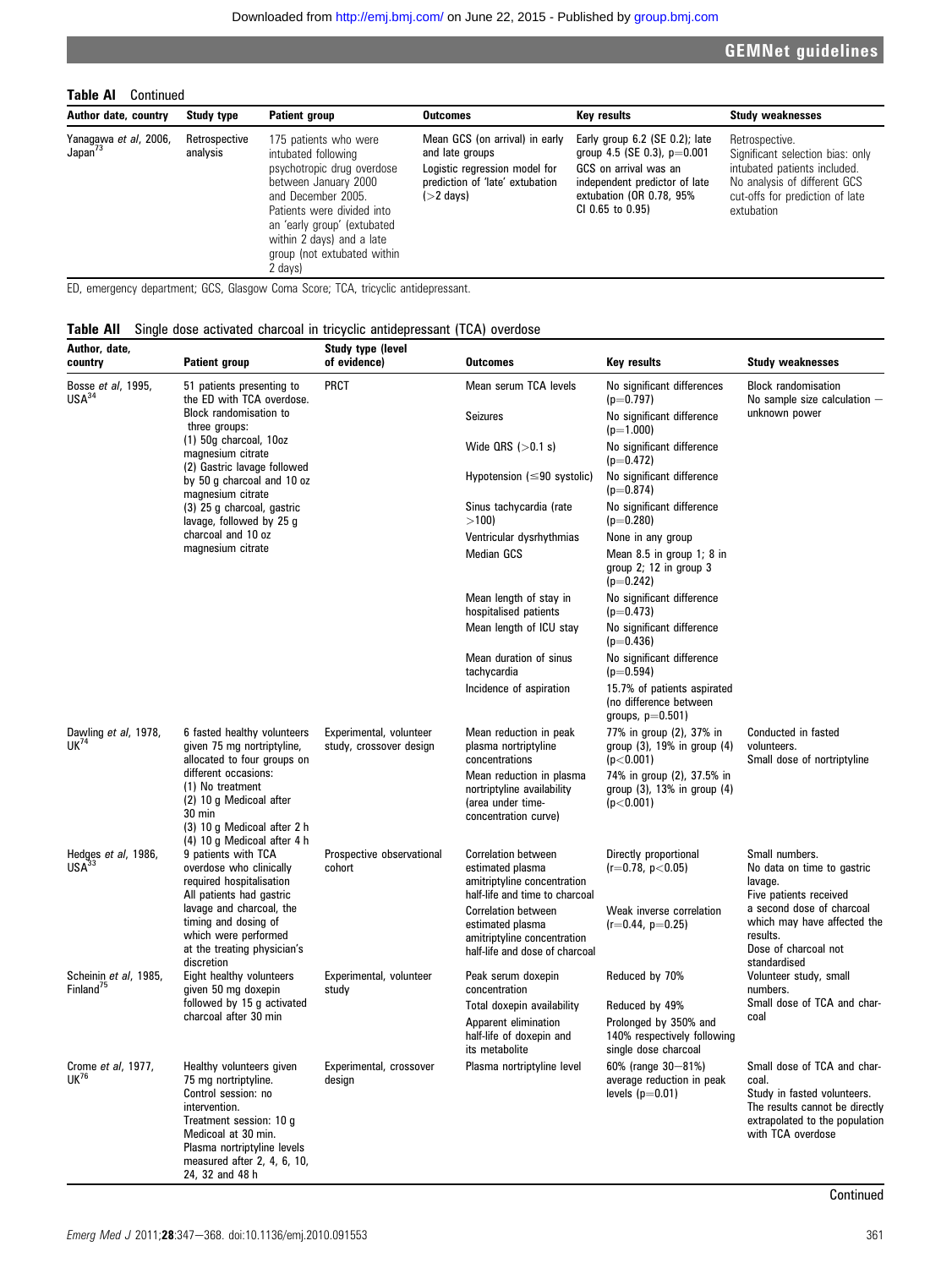# Table AII Continued

| Author, date,<br>country                           | <b>Patient group</b>                                                                                                                      | <b>Study type (level)</b><br>of evidence) | <b>Outcomes</b>                              | Key results                                               | <b>Study weaknesses</b>                                                                                                           |
|----------------------------------------------------|-------------------------------------------------------------------------------------------------------------------------------------------|-------------------------------------------|----------------------------------------------|-----------------------------------------------------------|-----------------------------------------------------------------------------------------------------------------------------------|
| Crome et al, 1983,<br>UK <sup>77</sup>             | 48 patients with suspected<br>TCA overdose. All had                                                                                       | <b>PRCT</b>                               | Plasma TCA concentration                     | No difference in rate of fall<br>noted                    | Small numbers with compli-<br>cations. Small charcoal dose.                                                                       |
|                                                    | gastric lavage.<br>10 g Medicoal versus<br>nothing                                                                                        |                                           | Clinical signs                               | No significant difference                                 | 18 patents excluded.<br>Time from ingestion to char-<br>coal not investigated.<br>No data on numbers also<br>given gastric lavage |
| Karkkainen and                                     | Six healthy volunteers.                                                                                                                   | Experimental                              | Plasma TCA bioavailability                   | Decreased by 99%                                          | Small dose of TCA. Unrealistic                                                                                                    |
| Neuvonen, 1986 <sup>78</sup>                       | Each took 75 mg<br>amitriptyline.<br>50 g charcoal within 5 min                                                                           |                                           | (area under the<br>concentration-time curve) | compared with controls                                    | time to charcoal                                                                                                                  |
| Hulten et al, 1988,<br>multinational <sup>35</sup> | 77 patients $>$ 14 years with<br>TCA overdose.                                                                                            | PRCT                                      | Plasma TCA concentration                     | No significant difference in<br>peak or half-life         | Control group differed from<br>charcoal group at baseline.                                                                        |
|                                                    | Randomised to receive<br>either gastric lavage alone<br>(control, $n=43$ ) or gastric<br>lavage and activated<br>charcoal 20 q ( $n=34$ ) |                                           | Toxic symptoms                               | Fewer in control group<br>(not statistically significant) | No data regarding the timing<br>of charcoal administration                                                                        |

|  |  |  |  |  |  | Table AIII Multiple dose activated charcoal following tricyclic antidepressant (TCA) overdose |  |  |
|--|--|--|--|--|--|-----------------------------------------------------------------------------------------------|--|--|
|--|--|--|--|--|--|-----------------------------------------------------------------------------------------------|--|--|

| Author, date,<br>country                        | <b>Patient group</b>                                                                                                                                                                                                                                                                                    | <b>Study type (level</b><br>of evidence) | <b>Outcomes</b>                                                                               | Key results                                                                                                                                                                                                                                                                | <b>Study weaknesses</b>                                                                                                                                                                                                                                                                                                                                          |
|-------------------------------------------------|---------------------------------------------------------------------------------------------------------------------------------------------------------------------------------------------------------------------------------------------------------------------------------------------------------|------------------------------------------|-----------------------------------------------------------------------------------------------|----------------------------------------------------------------------------------------------------------------------------------------------------------------------------------------------------------------------------------------------------------------------------|------------------------------------------------------------------------------------------------------------------------------------------------------------------------------------------------------------------------------------------------------------------------------------------------------------------------------------------------------------------|
| Crome, 1977, UK76                               | 12 healthy volunteers adminis-<br>tered 75 mg nortriptyline;<br>5 received single dose<br>activated charcoal (5 q),<br>7 received single dose<br>activated charcoal plus<br>multidose regimen $(4\times5$ g)<br>the following week.<br>All participants were in control<br>group which received nothing | <b>PRCT</b>                              | % Reduction in peak<br>plasma levels<br>% Reduction nortriptyline<br>availability             | Multidose $>$ single dose (72%)<br>reduction vs $58\%$ ), $p < 0.05$<br>Multidose $>$ single dose (70%)<br>reduction vs $55\%$ ), p<0.05                                                                                                                                   | Volunteers used, hence results<br>may not be valid since patient<br>did not take overdose levels.<br>Activated charcoal administered<br>30 min following nortriptyline;<br>however, in clinical setting, most<br>patients do not present within<br>30 min.<br>Not randomised, not blinded,<br>small number                                                       |
| Schwartz et al, 1984,<br>$USA^{79}$             | Three randomly selected<br>patients with amitriptyline<br>overdose. Gastric lavage<br>performed. Given 40-50 g<br>activated charcoal followed by<br>20-25 g activated charcoal<br>repeatedly via nasogastric tube                                                                                       | <b>Observational</b>                     | Half-life                                                                                     | Reduced half-life below 10 h<br>for each patient to as low<br>as 4 h                                                                                                                                                                                                       | Only half-life measured.<br>No control group.<br>Very small number                                                                                                                                                                                                                                                                                               |
| Scheinin et al, 1985,<br>Finland <sup>75</sup>  | Eight healthy volunteers given<br>50 mg doxepin.<br>Control group received<br>nothing vs single dose 15 g<br>activated charcoal and<br>repeated dose 15 g activated<br>charcoal at 3 h and 10 g<br>after 6, 9, 12 and 24 h                                                                              | Non-randomised<br>controlled trial       | Total plasma<br>clearance (doxepin)<br>Half life<br>(desmethyldoxepin)<br>Half-life (doxepin) | Repeated dose > clearance<br>than control. Repeated dose<br>>single dose (significance<br>not available)<br>Repeat dose $(16.2 \pm 2.3)$<br>$<$ single dose (80.6 $\pm$ 20.5)<br>(p<0.05)<br>Repeat dose $(20.7 \pm 3.1)$<br>$<$ single dose (67.9 $\pm$ 12.9)<br>(p<0.01) | Small group.<br>Lack of description in Methods.<br>Single group received charcoal at<br>30 min, which explains its low<br>peak concentration in compar-<br>ison with other groups; however,<br>this is not mentioned as a poten-<br>tial confounding variable.<br>Comparison of variables between<br>groups is difficult due to the<br>weakness mentioned above. |
|                                                 |                                                                                                                                                                                                                                                                                                         |                                          |                                                                                               |                                                                                                                                                                                                                                                                            | Investigators not blinded, no<br>randomisation.<br>Did not receive overdose<br>amounts of doxepin, hence<br>implications of validity.<br>Received charcoal after 30 min,<br>in clinical setting not many<br>patients will receive charcoal<br>within 30 min, hence can this be<br>applied to the clinical setting of<br>an emergency department?                 |
| Karkkainen <i>et al</i> ,<br>1986 <sup>78</sup> | Amitriptyline 75 mg<br>administered orally to six<br>fasted volunteers.<br>Activated charcoal 50 g given<br>6 h after amitriptyline dose<br>and further doses (12.5 g) of<br>charcoal at 12, 18, 24, 30,<br>36, 42, 48 and 54 h                                                                         | <b>PRCT</b>                              | Half-life                                                                                     | Reduced half-life by 20% from<br>$27.4 \pm (SE)$ 4.8 h (control) to<br>$21.1 \pm 3.3$ h (charcoal group)                                                                                                                                                                   | Small number.<br>Volunteers used, hence difficult<br>to apply result to clinical setting                                                                                                                                                                                                                                                                         |
| llett et al, 199180                             | Three patients with dothiepin<br>overdose treated with<br>repeated activated charcoal                                                                                                                                                                                                                   | <b>Observational</b><br>study            | Mean half-life                                                                                | 12.1 $\pm$ 1.3 h compared to<br>literature range of 18.5-24 h.                                                                                                                                                                                                             | Small number.<br>No control group                                                                                                                                                                                                                                                                                                                                |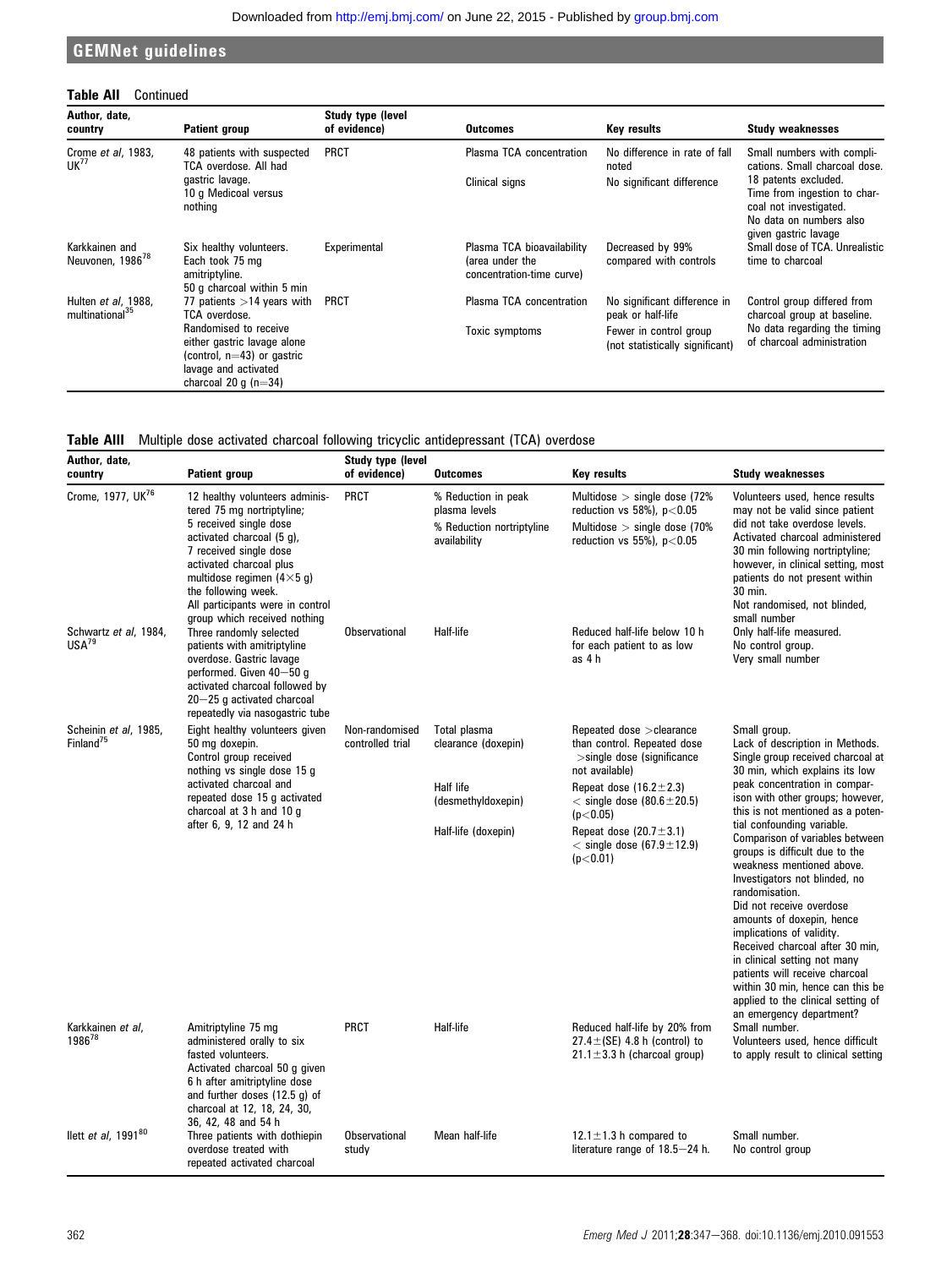|  |  |  |  |  |  | <b>Table AIV</b> Gastric lavage following tricyclic antidepressant (TCA) overdose |
|--|--|--|--|--|--|-----------------------------------------------------------------------------------|
|--|--|--|--|--|--|-----------------------------------------------------------------------------------|

| Author, date,<br>country                    | <b>Patient group</b>                                                                                                                                                                                    | Study type (level of<br>evidence) | <b>Outcomes</b>                                                                                                                                                               | Key results                                                                                                                                                                                                                                                                                                                                                                                            | <b>Study weaknesses</b>                                                                                                        |
|---------------------------------------------|---------------------------------------------------------------------------------------------------------------------------------------------------------------------------------------------------------|-----------------------------------|-------------------------------------------------------------------------------------------------------------------------------------------------------------------------------|--------------------------------------------------------------------------------------------------------------------------------------------------------------------------------------------------------------------------------------------------------------------------------------------------------------------------------------------------------------------------------------------------------|--------------------------------------------------------------------------------------------------------------------------------|
| Hulten et al, 1988,<br>Sweden <sup>35</sup> | 91 patients with suspected<br>TCA overdose.<br>43 gastric lavage only, 34<br>qastric lavage $+20$ q acti-<br>vated charcoal                                                                             | <b>PRCT</b>                       | Peak plasma concentrations<br>Plasma half-lives<br>Plasma drug concentration<br>versus time curve<br>Toxic symptoms                                                           | No difference<br>No difference<br>No difference<br>Toxic symptoms greater in gastric<br>lavage only group but this was not<br>statistically significant                                                                                                                                                                                                                                                | Only 20 g of charcoal used.<br>All patients received gastric<br>lavage as standard (no<br>comparison of charcoal vs<br>lavage) |
| Bosse et al, 1995,<br>$USA^{34}$            | 51 TCA overdose.<br>Group 1: 50 g charcoal only<br>$(n=22)$ ; group 2: lavage<br>followed by 50 g charcoal<br>$(n=14)$ ; group 3: 25 g<br>charcoal followed by lavage<br>then 25 g charcoal<br>$(n=15)$ | <b>PRCT</b>                       | Mean length of stay in<br>hospital (h)<br>Mean length of stay in<br>ICU(h)<br>Mean duration sinus<br>tachycardia (h)<br>Mean mechanical ventilation<br>time (h)<br>Aspiration | No significant difference (1) 93.3; Not blinded. Small numbers.<br>$(2)$ 107.2; (3) 66.7 (p=0.473)<br>No significant difference (1) 66.9;<br>$(2)$ 54.1; (3) 34.4 (p=0.436)<br>No significant difference (1) 20.8;<br>$(2)$ 30.8; (3) 32.2 (p=0.594)<br>No significant difference (1) 43.4;<br>$(2)$ 24.1; (3) 17.8 (p=0.321)<br>No significant difference (1) 2/22;<br>$(2)$ 3/14; (3) 15/3 (p=0.501) | Variations between<br>presenting GCS and drug<br>levels between groups                                                         |

GCS, Glasgow Coma Score.

| <b>Patient group</b>                                                                                           | Study type (level of<br>evidence)                    | <b>Outcomes</b>                                                             | Key results                                                                                                                                                           | Study weaknesses                                                   |
|----------------------------------------------------------------------------------------------------------------|------------------------------------------------------|-----------------------------------------------------------------------------|-----------------------------------------------------------------------------------------------------------------------------------------------------------------------|--------------------------------------------------------------------|
| Papers identified from<br><b>Medline and Cochrane</b>                                                          | Systematic review and<br>meta-analysis               | Number of studies                                                           | 941 studies found, 18 studies included<br>in the review                                                                                                               | All but one studies<br>retrospective, most non-                    |
| register for studies that<br>investigated criteria for<br>predicting outcomes in                               |                                                      | Pooled sensitivity and<br>specificity to predict death                      | QRS=0.81 and 0.62; TCA concentration<br>$= 0.76$ and 0.60; QTc= 0.50 and 0.68;<br>$T40=0.33$ and 0.71, respectively                                                   | blinded, time between<br>ingestion and measurement<br>not reported |
| assessed by two<br>investigators.                                                                              |                                                      | Pooled sensitivity and<br>specificity to predict<br>seizures                | QRS=0.69 and 0.69; TCA concentration<br>$= 0.75$ and 0.72; T40=0.50 and 0.72,<br>respectively                                                                         |                                                                    |
| to construct $2\times 2$ table<br>from TCA concentration or<br>ECG abnormalities against<br>clinical outcomes. |                                                      | Pooled sensitivity and<br>specificity to predict<br>ventricular arrhythmias | $QRS = 0.79$ and 0.46; TCA<br>concentration=0.78 and 0.57; $QTc=0.78$<br>and $0.56$ ; T40=0.33 and 0.71; R/S<br>ratio=0.47 and 0.97, respectively                     |                                                                    |
| The following diagnostic<br>tests were evaluated:<br>(1) TCA concentration; (2)<br>$ORS > 0.10 s$ ; (3) QTc    |                                                      | Positive and negative<br>likelihood ratios for death                        | $ORS = 2.13$ and 0.31; TCA<br>concentration= $1.90$ and $0.57$ ; $QTc=1.56$<br>and 0.74; $T40 = 1.14$ and 0.94,<br>respectively                                       |                                                                    |
| (5) right axis deviation of<br>$120 - 270$ ° in terminal 40 ms                                                 |                                                      | Positive and negative<br>likelihood ratios for<br>seizures                  | $ORS = 3.18$ and 0.38; TCA concentration<br>$=$ 2.39 and 0.46; T40 $=$ 1.79 and 0.69,<br>respectively                                                                 |                                                                    |
| frontal plane QRS vector<br>(T40)                                                                              |                                                      | Positive and negative<br>likelihood ratios for<br>ventricular arrhythmias   | $QRS = 1.46$ and 0.46; TCA concentration<br>$= 1.81$ and 0.39; QTc=1.77 and 0.39;<br>T40=1.14 and 0.94; QTc=1.77 and 0.39;<br>$R/S$ ratio=15.7 and 0.55, respectively |                                                                    |
|                                                                                                                | TCA overdose. Papers<br>Studies included if possible | $>$ 430 ms; (4) R/S ratio $>$ 0.7;                                          |                                                                                                                                                                       |                                                                    |

TCA, tricyclic antidepressant.

Table AVI Venous versus arterial blood gas sampling

| Author, date,<br>country                 | <b>Patient group</b>                                                                                                                                                                                                               | Study type (level<br>of evidence)      | Outcomes                                                            | <b>Key results</b>                                           | <b>Study weaknesses</b>                                                             |
|------------------------------------------|------------------------------------------------------------------------------------------------------------------------------------------------------------------------------------------------------------------------------------|----------------------------------------|---------------------------------------------------------------------|--------------------------------------------------------------|-------------------------------------------------------------------------------------|
| Eizadi-Mood et al.<br>2005, Iran $^{82}$ | 50 patients with clinical<br>manifestations of TCA<br>poisoning who presented<br>to the ED. Samples for<br>arterial and venous gas<br>analysis obtained at<br>presentation and 30 min<br>after bolus sodium<br>bicarbonate therapy | Prospective diagnostic<br>cohort study | Mean (SD) pH on<br>admission                                        | Venous 7.34 (0.0049); arterial<br>7.37 (0.0052) ( $p=0.00$ ) | Small statistically significant<br>differences in parameters                        |
|                                          |                                                                                                                                                                                                                                    |                                        | Mean $(SD)$ HCO <sub>3</sub> 30 min<br>after bicarbonate            | Venous 25.24 (3.35); arterial<br>23.78 (3.11) ( $p=0.23$ )   | identified but clinical<br>significance of the difference                           |
|                                          |                                                                                                                                                                                                                                    |                                        | Mean (SD) pH 30 min<br>after bicarbonate                            | Venous 7.34 (0.049); arterial<br>7.37 (0.042) ( $p=0.12$ )   | in parameters not assessed.<br>No attempt to correlate<br>blood gas parameters with |
|                                          |                                                                                                                                                                                                                                    |                                        | Mean $(SD)$ PCO <sub>2</sub> on<br>admission                        | Venous 43.79 (6.39); arterial<br>38.47 (7.10) ( $p=0.00$ )   | incidence of complications                                                          |
|                                          |                                                                                                                                                                                                                                    |                                        | Mean $(SD)$ PO <sub>2</sub> on<br>admission                         | Venous 42.50 (10.78); arterial<br>79.94 (15.94) ( $p=0.00$ ) |                                                                                     |
|                                          |                                                                                                                                                                                                                                    |                                        | Mean (SD) $HCO3$ on<br>admission                                    | Venous 23.26 (3.23); arterial<br>22.19 (3.28) ( $p=0.01$ )   |                                                                                     |
|                                          |                                                                                                                                                                                                                                    |                                        | Linear regression model<br>(arterial and venous pH<br>measurements) | Significant relationship<br>( $p$ < 0.001). $r^2$ = 0.60     |                                                                                     |

ED, emergency department; PCO2, PO2, carbon dioxide and oxygen tensions; TCA, tricyclic antidepressant.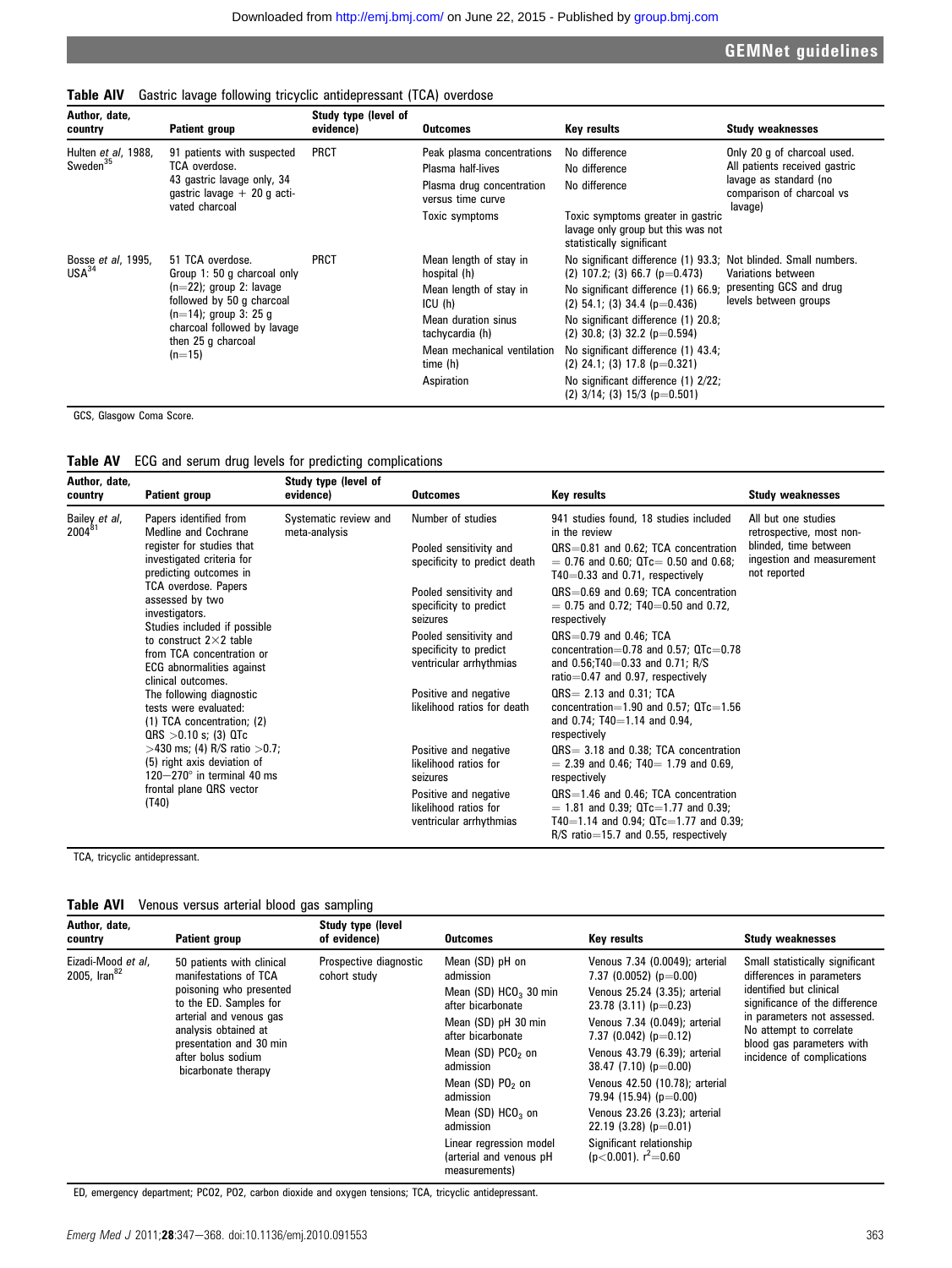|  |  |  |  |  |  | Table AVII Sodium bicarbonate following tricyclic antidepressant (TCA) overdose |  |
|--|--|--|--|--|--|---------------------------------------------------------------------------------|--|
|--|--|--|--|--|--|---------------------------------------------------------------------------------|--|

| Author, date,<br>country                              | <b>Patient group</b>                                                                                             | Study type (level of<br>evidence) | <b>Outcomes</b>                                                   | Key results                                                  | <b>Study weaknesses</b>                                                                                              |
|-------------------------------------------------------|------------------------------------------------------------------------------------------------------------------|-----------------------------------|-------------------------------------------------------------------|--------------------------------------------------------------|----------------------------------------------------------------------------------------------------------------------|
| Brown <i>et al</i> , 1973,<br>Australia <sup>83</sup> | 4 children aged 18 months<br>to 3 years                                                                          | Case series                       | Blood pressure<br>Reversion of<br>dysrhythmias<br>to sinus rhythm | Normalised<br>Normalised                                     | Case series only.<br>Causal relationship between<br>sodium bicarbonate and clinical<br>improvement not established   |
| Brown, 1976,<br>Australia <sup>84</sup>               | 12 children aged 15 months<br>to 12 years with arrhythmias.<br>Sodium bicarbonate<br>$0.5-2$ mEg/kg              | Case series                       | Reversion of<br>dysrhythmias<br>to sinus rhythm                   | 9/12 reverted to sinus rhythm                                | Case series only.<br>Causal relationship between<br>sodium bicarbonate and clinical<br>improvement not established   |
| Koppel et al, 1992,<br>Germany <sup>85</sup>          | 184 cases of overdose.<br>8 patients with cardiac<br>disturbance.<br>100 mmol sodium<br>bicarbonate administered | Retrospective cohort<br>study     | 4/8 reverted to sinus rhythm<br>Rhythm                            |                                                              | Small numbers.<br>No comparison with control<br>group.<br>In some cases, mixed overdose<br>with chlordiazepoxide     |
| Hoffmann et al, 1993,<br>$USA^{50}$                   | 91 patients with overdose.<br>Sodium bicarbonate to<br>pH of 7.55                                                | Retrospective cohort<br>study     | Blood pressure<br>QRS prolongation<br>(>0.11 s)                   | 20/21 normalised $(>90$ mm Hq<br>systolic)<br>39/49 improved | No adequate control group.<br>Physicians not blinded.<br>Data may be missing from notes<br>since retrospective study |

Table AVIII Intravenous catecholamines to treat hypotension following tricyclic antidepressant (TCA) overdose

| Author, date,<br>country                 | <b>Patient group</b>                                                                                                                                                                                       | Study type (level of<br>evidence)              | <b>Outcomes</b>                                       | <b>Key results</b>                                                                                                                                                                                                                                                                            | <b>Study weaknesses</b>                                                                                                            |
|------------------------------------------|------------------------------------------------------------------------------------------------------------------------------------------------------------------------------------------------------------|------------------------------------------------|-------------------------------------------------------|-----------------------------------------------------------------------------------------------------------------------------------------------------------------------------------------------------------------------------------------------------------------------------------------------|------------------------------------------------------------------------------------------------------------------------------------|
| Teba et al,<br>1988, USA <sup>86</sup>   | Case 1: 47-year-old<br>woman, BP 66 mm Hq<br>Case 2: 56-year-old<br>woman, BP 52 mm Hq.<br>Both treated with<br>sodium bicarbonate and<br>dopamine without<br>significant improvement<br>in hypotension    | Case report                                    | Systemic systolic BP<br>(SBP)                         | Case 1: Continuous infusion of<br>norepinephrine increased SBP<br>from 68 mm Hg to $>$ 100 mm Hg.<br>Case 2: Following<br>norepinephrine infusion SBP<br>increased from 52 mm Hg to<br>130 mm Hq                                                                                              | Only 2 case reports.<br>These may be exceptional cases                                                                             |
| Vernon et al,<br>1991, USA <sup>87</sup> | 15 dogs infused with<br>amitriptyline HCI.<br>Received dopamine 5, 15<br>and 30 µg sequentially or<br>norepinephrine 0.25, 0.5<br>and 1.0 µg sequentially.<br>Haemodynamic<br>measurements after each dose | Experimental<br>randomised<br>controlled trial | Mean arterial pressure<br>$(MAP)$ (mm $Hg$ )          | All doses of norepinephrine<br>> MAP compared with control<br>$(p<0.05)$ . Two higher dopamine<br>$doses > MAP$ compared with<br>control ( $p < 0.05$ ). At highest<br>dose, no significant difference<br>between norepinephrine and<br>dopamine                                              | Animal study.<br>Not blinded.<br>Randomisation questionable.<br>Small number.<br>Each catecholamine infusion given<br>sequentially |
|                                          |                                                                                                                                                                                                            |                                                | Cardiac output (CO)<br>$\frac{1}{\text{min}}$         | All doses of norepinephrine<br>$>$ CO than control (p $<$ 0.05).<br>Two higher dopmaine doses<br>$>$ CO than control (p $<$ 0.05).<br>At highest dose, no significant<br>difference between<br>norepinephrine and dopamine                                                                    |                                                                                                                                    |
|                                          |                                                                                                                                                                                                            |                                                | LV pressure)                                          | Peak left ventricular (LV) All doses of norepinephrine<br>$dP/dt$ (rate of change of $\geq$ LV dP/dt than control<br>$(p<0.05)$ . Two higher dopamine<br>$doses > LV$ dP/dt than control<br>$(p<0.05)$ . At highest dose, no<br>significant difference between<br>norepinephrine and dopamine |                                                                                                                                    |
|                                          |                                                                                                                                                                                                            |                                                | Mixed venous oxygen<br>saturation (SVO <sub>2</sub> ) | All doses of norepinephrine<br>$>$ SVO <sub>2</sub> than control ( $p$ <0.05).<br>Two higher dopamine doses<br>$>$ LV SVO <sub>2</sub> than control<br>$(p<0.05)$ . At highest dose,<br>no significant difference<br>between norepinephrine<br>and dopamine                                   |                                                                                                                                    |
|                                          |                                                                                                                                                                                                            |                                                | Systemic vascular<br>resistance (SVR)                 | All doses of norepinephrine<br>$>$ SVP than control (p $<$ 0.05).<br>At highest dose, no significant<br>difference between<br>norepinephrine and dopamine                                                                                                                                     |                                                                                                                                    |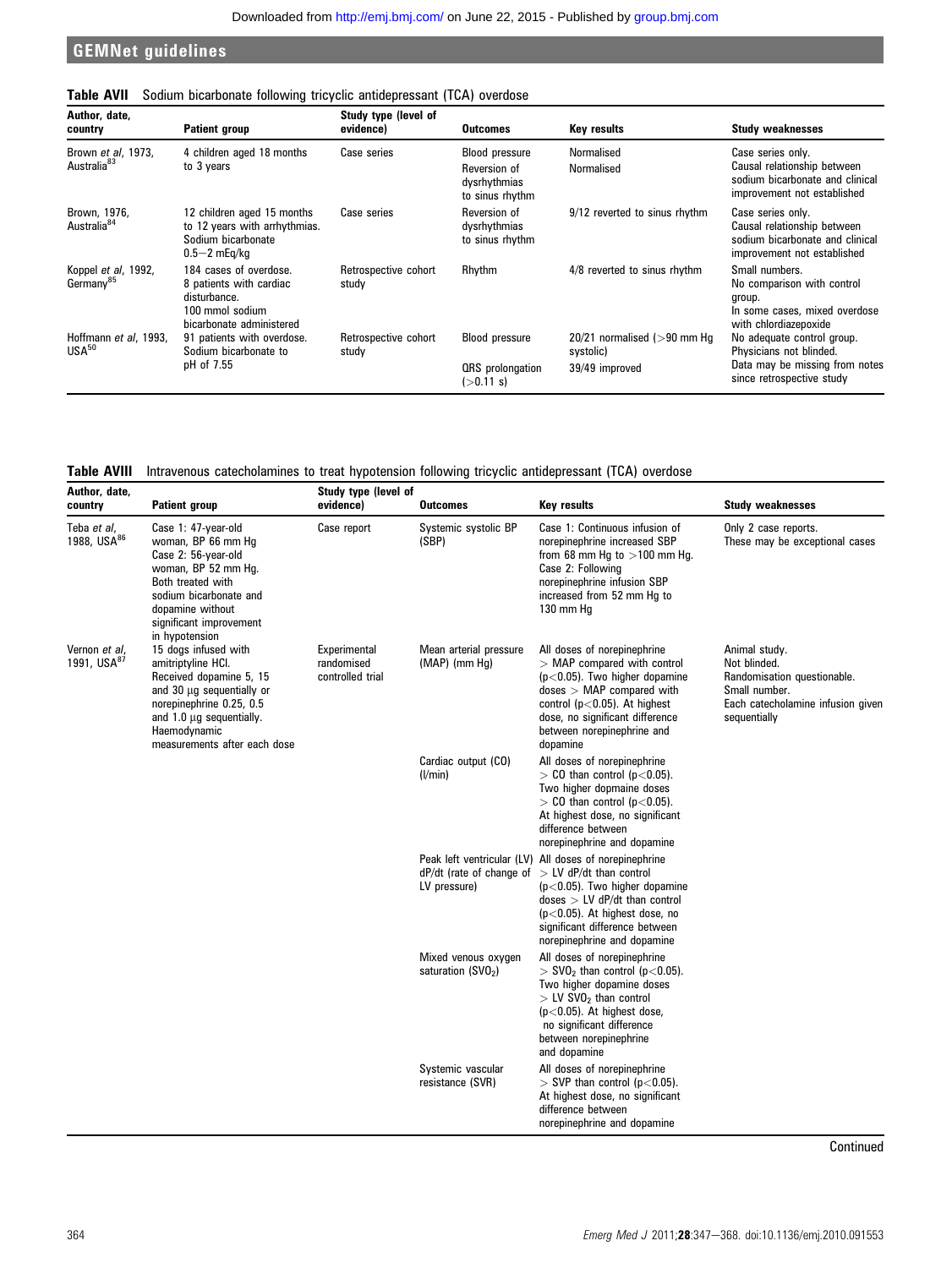## Table AVIII Continued

| Author, date,<br>country                                     | <b>Patient group</b>                                                                                                                                                                                                                                                                                                                                                                                                                                                                                                                                                                                                        | Study type (level of<br>evidence)                          | <b>Outcomes</b>                                | Key results                                                                                                                                                                                                                                                                                                                                                                                                                                                                                                                                                                                                                                                                                                                  | <b>Study weaknesses</b>                                                                                                                       |
|--------------------------------------------------------------|-----------------------------------------------------------------------------------------------------------------------------------------------------------------------------------------------------------------------------------------------------------------------------------------------------------------------------------------------------------------------------------------------------------------------------------------------------------------------------------------------------------------------------------------------------------------------------------------------------------------------------|------------------------------------------------------------|------------------------------------------------|------------------------------------------------------------------------------------------------------------------------------------------------------------------------------------------------------------------------------------------------------------------------------------------------------------------------------------------------------------------------------------------------------------------------------------------------------------------------------------------------------------------------------------------------------------------------------------------------------------------------------------------------------------------------------------------------------------------------------|-----------------------------------------------------------------------------------------------------------------------------------------------|
| Knudsen and<br>Abrahamsson,<br>1994,<br>Sweden <sup>88</sup> | 86 male Wistar rats<br>infused with<br>amitriptyline HCI.<br>Treated with:<br>epinephrine;<br>norepinephrine;                                                                                                                                                                                                                                                                                                                                                                                                                                                                                                               | Non-randomised<br>controlled<br>intervention<br>trial      | <b>Survival</b><br>Increase in QRS<br>duration | Epinephrine + norepinephrine $>$<br>survival than control ( $p < 0.001$ ).<br>Epinephrine > norepinephrine<br>survival rate<br>Epinephrine significantly lower<br>increase in QRS compared with                                                                                                                                                                                                                                                                                                                                                                                                                                                                                                                              | Animal study: can it<br>be useful in humans?<br>Not blinded.<br>Small number.<br>Raw data absent in<br>some measurements                      |
|                                                              | epinephrine $+$<br>magnesium;<br>norepinephrine $+$<br>magnesium;<br><b>Milrinone</b>                                                                                                                                                                                                                                                                                                                                                                                                                                                                                                                                       |                                                            | Onset arrhythmia                               | $control + norepinephrine groups$<br>Epinephrine delayed<br>onset of arrhythmias<br>compared with<br>control $(p<0.01)$                                                                                                                                                                                                                                                                                                                                                                                                                                                                                                                                                                                                      |                                                                                                                                               |
|                                                              |                                                                                                                                                                                                                                                                                                                                                                                                                                                                                                                                                                                                                             |                                                            | Duration sinus<br>rhythm                       | Epinephrine $>$ control<br>(p<0.01)<br>Epinephrine $>$<br>norepinephrine<br>(p<0.05)                                                                                                                                                                                                                                                                                                                                                                                                                                                                                                                                                                                                                                         |                                                                                                                                               |
| Knudsen and<br>Abrahamsson,<br>1997,<br>Sweden <sup>89</sup> | 91 male Sprague-<br>Dawley rats.<br>All given amitriptyline<br><b>HCI</b> infusion at<br>2 mg/kg/min for 60 min.<br>After 5 min given either:<br>(a) epinephrine infusion<br>+ 5 min bolus sodium<br>bicarbonate; (b) norepinephrine<br>infusion $+5$ min bolus<br>sodium bicarbonate;<br>(c) epinephrine infusion<br>+ 5 min bolus placebo;<br>(d) norepinephrine infusion<br>+ 5 min bolus placebo;<br>(e) placebo infusion $+5$ min<br>bolus sodium bicarbonate;<br>(f) placebo infusion $+5$ min<br>bolus placebo (placebo<br>infusion= glucose $5\%$ ;<br>placebo bolus = sodium<br>chloride (9 mg/ml)<br>1 ml/kg/min) | Non-randomised.<br>animal controlled<br>intervention trial | Survival<br>Arrhythmias                        | Epinephrine $+$ sodium<br>bicarbonate > survival<br>rate than other groups<br>$(p<0.01)$ . Epinephrine<br>treatment groups $>$<br>survival rates than<br>norepinephrine<br>treatment<br>groups ( $p < 0.01$ ).<br>Treatment groups $>$<br>survival rate than control<br>groups $(p<0.01)$ . Epinephrine<br>+ sodium bicarbonate treatment<br>$>$ survival rate than epinephrine<br>alone ( $p < 0.01$ ). Norepinephrine<br>+ sodium bicarbonate treatment<br>$>$ survival rate than<br>norepinephrine alone ( $p < 0.01$ )<br>Epinephrine-treated rats had<br>a longer time to onset of<br>arrhythmias than<br>norepinephrine-treated rats<br>$(21.5 \text{ vs } 11.6 \text{ min})$ (p $< 0.05$ ).<br>Epinephrine $+$ sodium | Animal study hence extrap<br>olation to humans may be<br>difficult.<br>Not blinded.<br>Raw data unavailable in<br>some measurements           |
|                                                              |                                                                                                                                                                                                                                                                                                                                                                                                                                                                                                                                                                                                                             |                                                            | QRS duration                                   | bicarbonate-treated rats had the<br>longest time in sinus rhythm<br>Epinephrine treatment<br>associated with shorter QRS<br>interval than norepinephrine<br>treatment $(p<0.05)$                                                                                                                                                                                                                                                                                                                                                                                                                                                                                                                                             |                                                                                                                                               |
| Knudsen and<br>Abrahamsson,<br>$1993\footnotesize^{90}$      | 101 male Wistar rats<br>poisoned with<br>amitriptyline<br>given 0.1, 0.5 or<br>5.0 mg/kg/min<br>epinephrine or                                                                                                                                                                                                                                                                                                                                                                                                                                                                                                              | Non-randomised,<br>animal controlled<br>intervention trial | Mean arterial pressure<br>(MAP)                | All doses of norepinephrine<br>and two higher doses of<br>epinephrine increased<br>MAP. Norepinephrine $>$<br>epinephrine at low and<br>intermediate doses                                                                                                                                                                                                                                                                                                                                                                                                                                                                                                                                                                   | Animal study: difficult to<br>apply data to humans.<br>Experiment not blinded.<br>Raw data absent from<br>study.<br>No significant difference |
|                                                              | norepinephrine.<br>Control group<br>received glucose<br>infusion                                                                                                                                                                                                                                                                                                                                                                                                                                                                                                                                                            |                                                            | Mortality at 75 min (%)                        | Control group=75%;<br>norepinephrine=45%;<br>epinephrine=27%. At<br>intermediate dose,<br>epinephrine<br>group had lowest<br>death risk<br>$(p=0.012)$                                                                                                                                                                                                                                                                                                                                                                                                                                                                                                                                                                       | between treatment<br>according to Fisher exact<br>test                                                                                        |
|                                                              |                                                                                                                                                                                                                                                                                                                                                                                                                                                                                                                                                                                                                             |                                                            | Arrhythmia                                     | Intermediate dose:<br>norepinephrine<br>arrhythmia<br>than epinephrine<br>(p<0.05)                                                                                                                                                                                                                                                                                                                                                                                                                                                                                                                                                                                                                                           |                                                                                                                                               |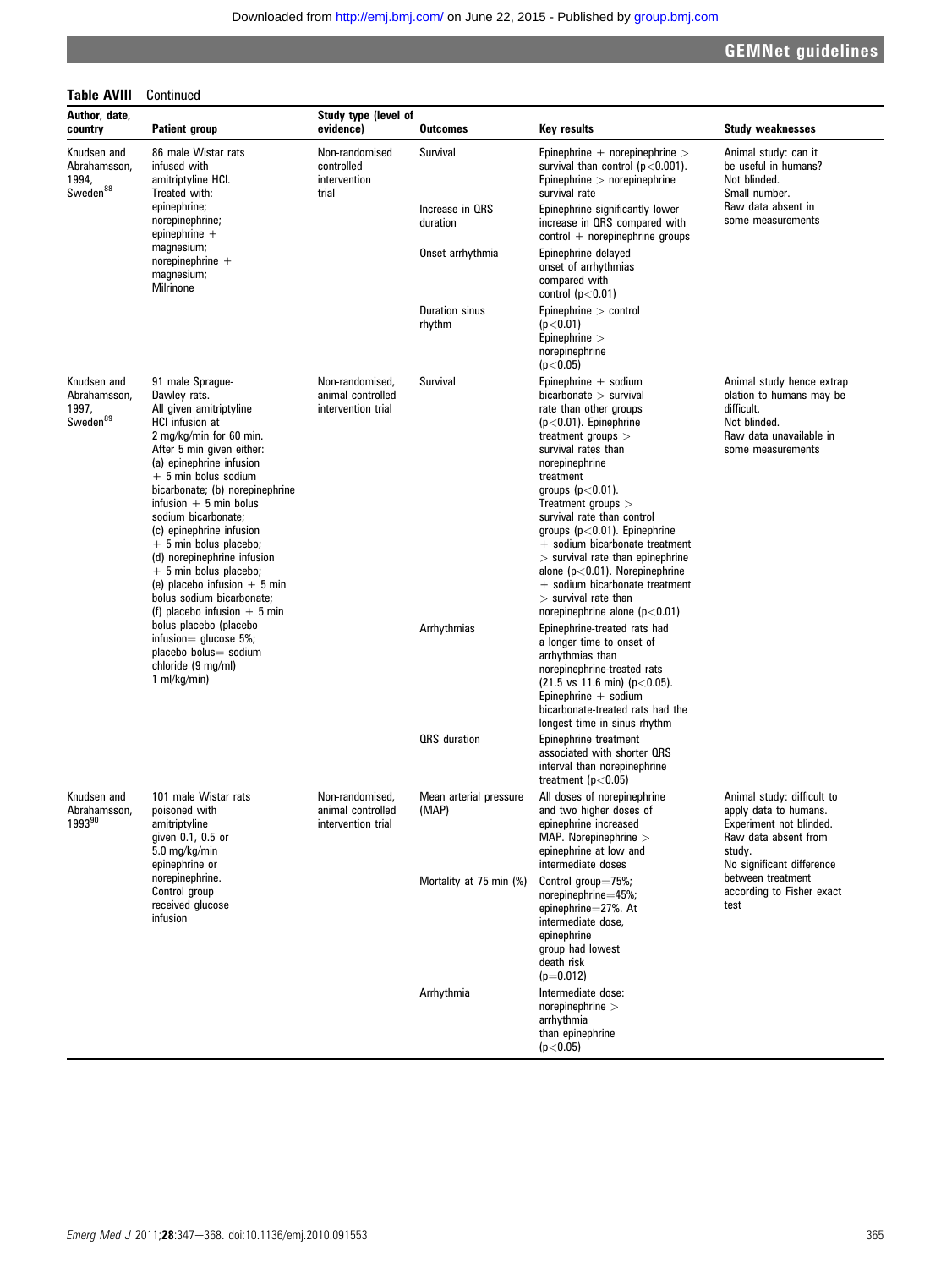|  | Table AIX Glucagon to treat haemodynamic instability after tricyclic antidepressant (TCA) overdose |  |  |  |  |  |  |
|--|----------------------------------------------------------------------------------------------------|--|--|--|--|--|--|
|--|----------------------------------------------------------------------------------------------------|--|--|--|--|--|--|

| Author, date, country                                        | <b>Patient group</b>                                                                                                                                                                   | Study type (level of<br>evidence) | <b>Outcomes</b>                               | Key results                                                                                                                                                                       | <b>Study weaknesses</b>                                                                                                                                                                               |
|--------------------------------------------------------------|----------------------------------------------------------------------------------------------------------------------------------------------------------------------------------------|-----------------------------------|-----------------------------------------------|-----------------------------------------------------------------------------------------------------------------------------------------------------------------------------------|-------------------------------------------------------------------------------------------------------------------------------------------------------------------------------------------------------|
| Ruddy et al, 1972,<br>Australia <sup>91</sup>                | 4-year-old ingested approx<br>1000 mg imipramine, episode of<br>PEA 1.5 h duration                                                                                                     | Case report                       | Cardiac<br>status                             | Improved with 1 mg<br>boluses glucagon                                                                                                                                            | Case report.<br>Patient also received pyridostig-<br>mine, sodium bicarbonate, isopren-<br>aline, digoxin, lidocaine and<br>mannitol                                                                  |
| Sener et al, 1995,<br>UK <sup>92</sup>                       | 25 year-old woman. Plasma<br>toxicology: imipramine 3.0 mg/l,<br>desipramine 0.18 mg/l, diazepam<br>2.9 mg/l, nordiazepam 2.2 mg/l,<br>chlorpromazine 0.3 mg/l,<br>temazepam 0.25 mg/l | Case report                       | <b>Blood</b><br>pressure<br>Cardiac<br>rhythm | No response to 1 mg bolus<br>glucagon. 40 mm Hg systolic<br>rise after glucagon<br>No response to 1 mg bolus<br>glucagon. Broad complex reverted<br>to sinus after 10 mg bolus    | Multiple drugs ingested in over-<br>dose.<br>Patient also received sodium bicar-<br>bonate, phenytoin and isoprenaline<br>and fluid resuscitation                                                     |
| Sensky et al, 1999,<br>$\overline{\mathsf{H}}$ <sub>83</sub> | 36-year-old OD admission.<br>Toxicology dothiepin 2.58 mg/l,<br>desmethyldothiepin 0.51 mg/l,<br>paracetamol 135 mg/l, diazepam<br>0.33 mg/l, nordiazepam 0.12 mg/l                    | Case report                       | <b>Blood</b><br>pressure<br>Cardiac<br>rhythm | No response to 1 mg bolus<br>glucagon. 30 mm Hg systolic<br>rise after glucagon<br>No response to 1 mg bolus<br>glucagon. Broad complex<br>reverted to sinus after<br>10 mg bolus | Case report.<br>Multiple drugs ingested in overdose<br>Patient also received N-acetylcys-<br>teine, epinephrine, norepinephrine,<br>ephedrine, dobutamine and<br>aminophylline with fluid restriction |

OD, overdose PEA, pulseless electrical activity.

|  |  |  |  | Table AX Magnesium sulphate to treat dysrhythmias following TCA overdose |  |  |  |
|--|--|--|--|--------------------------------------------------------------------------|--|--|--|
|--|--|--|--|--------------------------------------------------------------------------|--|--|--|

| Author, date,<br>country                                  | <b>Patient group</b>                                                                                                                                                                                                                                                                                                                                                  | Study type (level of<br>evidence) | <b>Outcomes</b>                                                                                                                                                     | <b>Key results</b>                                                                                                | <b>Study weaknesses</b>                                                                                                                                                                                                           |
|-----------------------------------------------------------|-----------------------------------------------------------------------------------------------------------------------------------------------------------------------------------------------------------------------------------------------------------------------------------------------------------------------------------------------------------------------|-----------------------------------|---------------------------------------------------------------------------------------------------------------------------------------------------------------------|-------------------------------------------------------------------------------------------------------------------|-----------------------------------------------------------------------------------------------------------------------------------------------------------------------------------------------------------------------------------|
| Knudsen and<br>Abrahamsson, 1997,<br>Sweden <sup>53</sup> | 44-year-old woman<br>admitted after an overdose<br>of amitriptyline. She<br>suffered a cardiac arrest<br>(ventricular fibrillation)<br>after 12 h                                                                                                                                                                                                                     | Case study                        | Observed effect of<br>cardiopulmonary<br>resuscitation, sodium<br>bicarbonate, defibrillation<br>(four attempts), lidocaine<br>and epinephrine ('several<br>doses') | Patient remained in<br>ventricular fibrillation                                                                   | Only a case study.<br>Observed effects may or may<br>not have been partly due to the<br>effect of magnesium sulphate                                                                                                              |
|                                                           |                                                                                                                                                                                                                                                                                                                                                                       |                                   | Observed effect of<br>magnesium sulphate<br>20 mmol $\times$ 2 and<br>further defibrillation                                                                        | Spontaneous return of<br>circulation; 'stable<br>regular heart rhythm'.<br>Haemodynamic<br>performance normalised |                                                                                                                                                                                                                                   |
| Citak et al, 2002,<br>Turkev <sup>94</sup>                | 23-month-old boy who had<br>taken 36 mg/kg amitriptyline<br>and had been successfully<br>resuscitated from cardiac                                                                                                                                                                                                                                                    | Case study                        | Observed effect of<br>lidocaine, bicarbonate<br>and attempted electrical<br>cardioversion                                                                           | No effect                                                                                                         | Case study.<br>Observed effects may or may<br>not have been partly due to the<br>effects of magnesium sulphate                                                                                                                    |
|                                                           | arrest after 70 min. Following<br>return of circulation, he was<br>in ventricular tachycardia (VT)                                                                                                                                                                                                                                                                    |                                   | Observed effect of<br>magnesium sulphate                                                                                                                            | Cardiac rhythm normalised<br>without side effects                                                                 |                                                                                                                                                                                                                                   |
| Sarisoy et al, 2007,<br>Turkey                            | 4-year-old boy who had<br>taken 70 mg/kg amitriptyline<br>Glasgow Coma Score 3/15,<br>bradycardia and hypotension<br>on arrival. Cardiac arrest<br>(VF) despite epinephrine,<br>bicarbonate, lidocaine and<br>normal saline.<br>VT after 'synchronised cardio-<br>version' of VF. Then loaded<br>with 2 g magnesium sulphate<br>followed by infusion of<br>$3$ mg/min | Case report                       | Reversion of VT                                                                                                                                                     | After magnesium infusion,<br>'normal cardiac rhythm'<br>was obtained                                              | Case report.<br>Magnesium infusion may not<br>have caused termination of VT<br>(multiple other therapies given;<br>may have resolved spontane-<br>ously).<br>Some unusual features<br>regarding the management of<br>this patient |

| Table AXI Lipid emulsion for treatment of TCA toxicity |
|--------------------------------------------------------|
|                                                        |

| Author, date,<br>country                | <b>Patient group</b>                                                                                                                                                                                                                                                                                                                                                                                                                                        | Study type (level<br>of evidence)                                 | <b>Outcomes</b>                                                                       | Key results                                                                                                                                          | <b>Study weaknesses</b>                                                                                                                                                                               |
|-----------------------------------------|-------------------------------------------------------------------------------------------------------------------------------------------------------------------------------------------------------------------------------------------------------------------------------------------------------------------------------------------------------------------------------------------------------------------------------------------------------------|-------------------------------------------------------------------|---------------------------------------------------------------------------------------|------------------------------------------------------------------------------------------------------------------------------------------------------|-------------------------------------------------------------------------------------------------------------------------------------------------------------------------------------------------------|
| Minton et al.<br>1987, UK <sup>95</sup> | Four healthy volunteers aged<br>$21 - 27$ years who were given<br>amitriptyline 75 mg once daily<br>for 10 days. On the 8th and 10th<br>days they were cannulated and<br>randomly assigned to receive<br>either saline infusion or lipid<br>emulsion (500 ml Intralipid 20%<br>given over 5 h), with crossover<br>design. Blood was taken prior to<br>infusion, at 2 h and 5 h for levels<br>of amitriptyline, its metabolite<br>(nortriptyline) and lipids | Prospective crossover<br>randomised controlled<br>volunteer study | Mean levels of amitriptyline<br>+ nortriptyline<br>Mean triglyceride<br>concentration | 13.8% higher at the end of<br>lipid treatment compared<br>with saline group $(p > 0.05)$<br>500% increase in lipid<br>emulsion group ( $p < 0.005$ ) | Small numbers.<br>Therapeutic doses of amitrip-<br>tyline given over 8 days; may<br>perform differently in an<br>acute overdose situation with<br>ongoing gastric absorption<br>and signs of toxicity |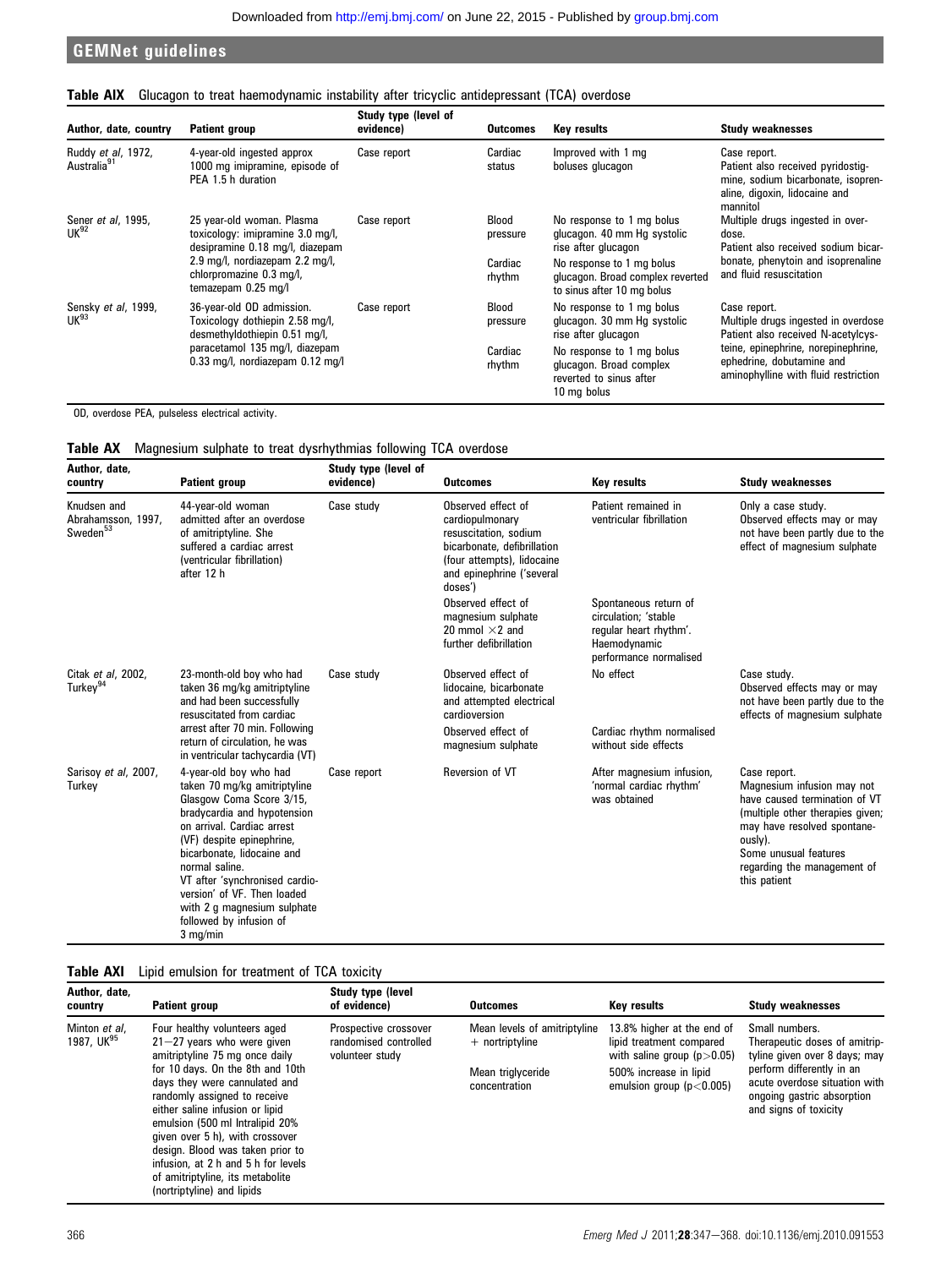#### Table AXII Observation of asymptomatic patients following tricyclic antidepressant (TCA) overdose

| Author, date,<br>country                          | <b>Patient group</b>                                                                                                                                                            | <b>Study type (level</b><br>of evidence) | <b>Outcomes</b>                                                                        | <b>Key results</b>                                                                                                                                                                          | <b>Study weaknesses</b>                                                                                                                      |
|---------------------------------------------------|---------------------------------------------------------------------------------------------------------------------------------------------------------------------------------|------------------------------------------|----------------------------------------------------------------------------------------|---------------------------------------------------------------------------------------------------------------------------------------------------------------------------------------------|----------------------------------------------------------------------------------------------------------------------------------------------|
| Greenland and Howe,<br>1981, USA <sup>96</sup>    | 62 patients with<br><b>TCA</b> overdose                                                                                                                                         | Retrospective<br>cohort study            | Cardiac arrhythmias                                                                    | No cardiac arrhythmias<br>occurred after the first 24 h<br>in any patient free of such<br>complication earlier                                                                              | Lack of raw data; important<br>details may be missing in<br>retrospective study                                                              |
| Pentel and Sioris, 1981,<br>USA <sup>97</sup>     | Patients with TCA<br>overdose.<br>All underwent gastric<br>emptying                                                                                                             | Retrospective<br>cohort study            | Development of<br>complications                                                        | All patients who developed<br>complications did so within<br>1 h of hospitalisation. No<br>patients developed arryhthmias<br>after being alert and having<br>a normal ECG for 1 h.          | Does not mention the exact<br>number of patients in the<br>study.<br>Vital data may be missing<br>from notes due to retrospec-<br>tive study |
| Goldberg et al, 1985,<br>USA <sup>98</sup>        | 75 patients with TCA<br>overdose                                                                                                                                                | Retrospective<br>cohort study            | Cardiac complications                                                                  | No new complications<br>after 24 h                                                                                                                                                          | Data may be missing due to<br>retrospective study.<br>No actual data on times of<br>complications following over-<br>dose                    |
| Emerman et al,<br>1987, USA <sup>99</sup>         | 92 patients with TCA<br>overdose admission from<br>1975 to 1985                                                                                                                 | Retrospective<br>cohort study            | Development of<br>complications (26/37<br>patients had<br>documentation)               | 19/26 developed complications<br>within 30 min. 7/26 developed<br>complications between 30 and<br>120 min                                                                                   | Data may be missing due to<br>retrospective study                                                                                            |
| Tokarski and Young,<br>1988, USA <sup>100</sup>   | Review of 45 patients<br>with TCA overdose from<br>1982 to 1985 and algorithm<br>applied                                                                                        | Retrospective<br>cohort study            | Patient discharged using<br>algorithm (no major signs<br>toxicity/QRS $<$ 0.10 in 6 h) | 20 patients would have been<br>discharged since no signs of<br>major toxicity or QRS was<br>$< 0.10$ s within 6 h of<br>admission. None of these<br>patients developed any<br>complications | Small sample.<br>Retrospective study, hence<br>vital data from notes may be<br>missing                                                       |
| Banahan and Schelkun.<br>1990, USA <sup>101</sup> | Review of 33 patients<br>with an admission<br>diagnosis of TCA overdose<br>between January 1985<br>and December 1988.<br>Tokarski and Young<br>algorithm applied (see<br>above) | Retrospective<br>cohort study            | Patients discharged under<br>algorithm by Tokarski and<br>Young (see above)            | 11 patients did not show signs<br>of major toxicity or QRS<br>$>0.10$ s within 6 h. Using the<br>algorithm, these patients could<br>been discharged. None<br>developed any complications    | Small sample. Retrospective<br>study, hence data may be<br>missing                                                                           |
| Hulten et al, 1992,<br>Sweden <sup>102</sup>      | 67 patients with TCA<br>overdose                                                                                                                                                | Cohort study                             | Development of<br>complications                                                        | All patients who developed<br>complications did so within<br>6 h of admission                                                                                                               | Lack of raw data.<br>No sample size estimation<br>performed                                                                                  |

#### APPENDIX 2: SEARCH FILTERS

#### TCA filter

(exp Antidepressive Agents, Tricyclic/OR tricyclic.mp. OR amitriptyline.mp. OR exp Amitriptyline/OR desipramine.mp. OR exp Desipramine/OR clomipramine.mp. OR exp Clomipramine/OR doxepin.mp. OR exp Doxepin/ OR dothiepin.mp. OR exp Dothiepin/ OR imipramine.mp. OR exp Imipramine/OR lofepramine.mp. OR exp Lofepramine/OR nortriptyline.mp. OR exp Nortriptyline/OR trimipramine.mp. OR exp Trimipramine/).

#### Charcoal filter

(exp Charcoal/OR charcoal.mp.)

#### Lavage filter

(gastric lavage.mp. OR exp Gastric Lavage/OR irrigation.mp. OR exp Irrigation/OR lavage.mp. OR exp Decontamination/OR gastric decontamination.mp. OR washout.mp. OR gut decontamination.mp OR exp Stomach Emptying/OR exp Stomach Lavage/).

#### Overdose filter

(exp Overdose/OR exp Poisoning/OR overdose.mp. OR exp Drug Overdose/).

#### ECG Filter

(ECG.mp. OR exp Electrocardiography/ OR electrocardiogram.mp. OR EKG.mp.)

#### Vasopressor filter

(exp Catecholamines/OR exp Epinephrine/OR exp Norepinephrine/OR exp Dopamine/ OR (catecholamine OR epinephrine OR norepinephrine OR dopamine OR epinephrine OR norepinephrine).mp.)

#### Bicarbonate filter

(exp Sodium Bicarbonate/OR exp Bicarbonates/OR (sodium bicarbonate OR bicarbonates).mp.)

#### Observation filter

(exp Monitoring, Physiologic/OR exp Patient Admission/OR (admission OR monitoring). mp.)

#### Benzodiazepine filter

(exp Benzodiazepines/OR exp Diazepam/OR exp Clonazepam/OR exp Midazolam/ OR exp Temazepam/OR exp Nitrazepam/OR (benzodiazepin\$ OR diazepam OR clonazepam OR nitrazepam OR clonazepam OR midazolam OR temazepam).mp.

#### Phenytoin filter

(exp Phenytoin OR phenytoin.mp. OR epilim.mp.)

#### Seizure filter

(exp Seizure/OR (seizur\$ OR convuls\$ OR fitting OR fit OR fits).mp.)

#### Intubation filter

(exp Intubation, Intratracheal/OR (rapid sequence induction).mp OR rsi.mp OR intubation.mp OR (crash induction).mp OR airway management.mp).

#### Sedation filter

exp 'Hypnotics and Sedatives'/OR sedation.mp. OR sedat\$.mp. OR hypnotic\$.mp.

#### pH filter

(exp Hydrogen Ion Concentration/OR pH.mp.)

#### Blood gas filter

(Exp Blood Gas Analysis/OR exp Blood Gas/ OR blood gas\$.mp.)

#### Unconsciousness filter

(Glasgow Coma Scale.mp. OR exp Coma/ OR exp Glasgow Coma Scale/ OR exp Unconsciousness/OR (unconscious\$ or semiconscious\$ or obtund\$ or unresponsive\$).mp.)

#### Hypotension filter

(exp Hypotension/OR (hypotension OR hypotensive).mp.)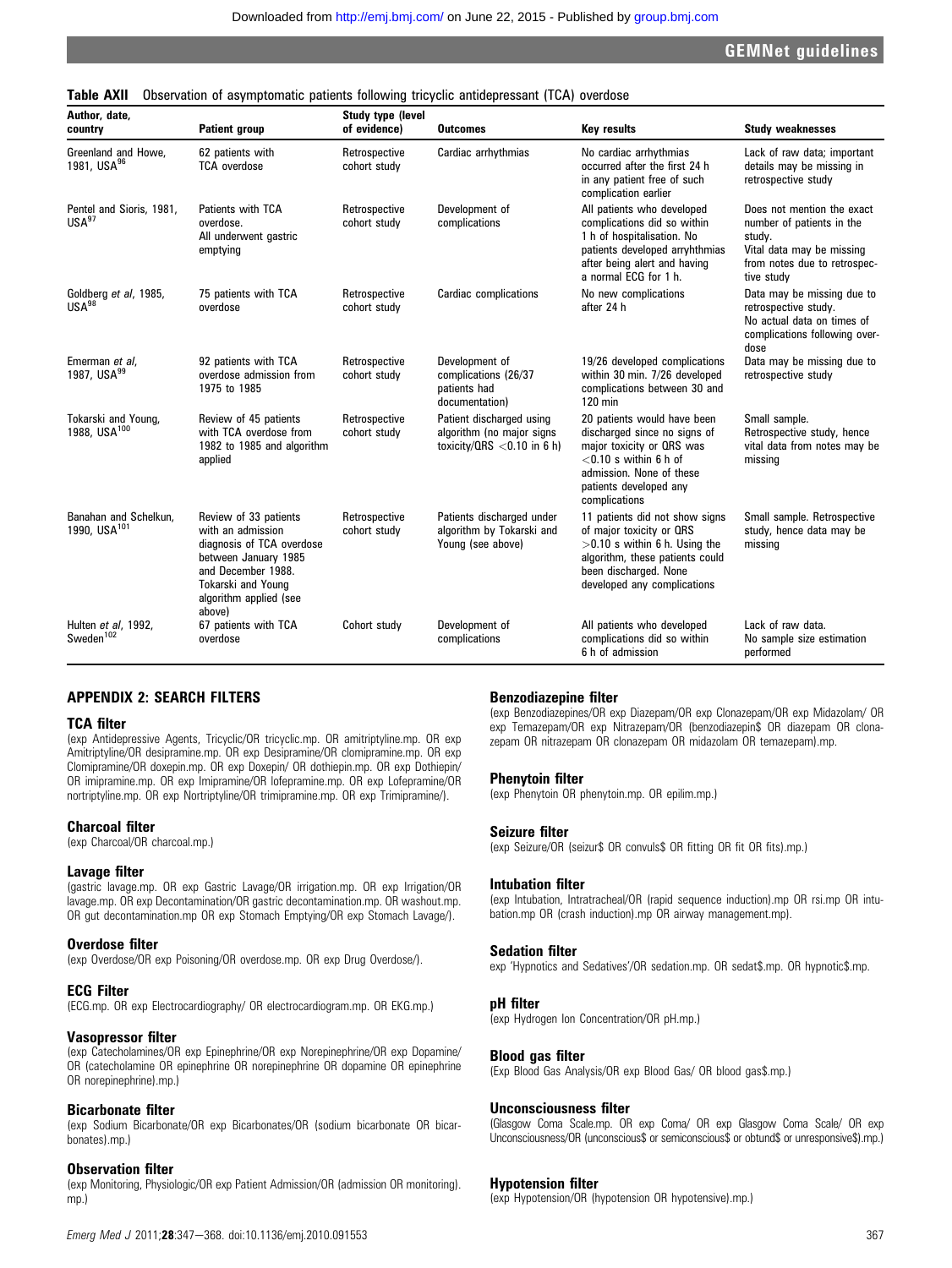Downloaded from<http://emj.bmj.com/>on June 22, 2015 - Published by [group.bmj.com](http://group.bmj.com)

# GEMNet guidelines

#### Intravenous fluids filter

(exp Infusion/OR exp Infusion Fluid/ OR exp Colloid/ OR exp Polygeline/OR exp Gelatin Succinate/ OR exp Sodium Chloride/OR (infusion OR colloid OR gelofusine OR haemaccel OR saline).mp.)

#### Magnesium filter

(exp Magnesium/OR exp Magnesium Sulfate/OR magnesium.mp.)

## Dysrhythmias filter

(exp Heart Ventricle Tachycardia/ OR exp Heart Arrhythmia/ OR exp Arrhythmias, Cardiac/ OR (dysrhythmias\$ OR arrhythmia\$).mp.)

#### Glucagon filter

(exp Glucagon/OR glucagon.mp.)

## Lipid emulsion filter

(intralipid.mp. OR exp Fat Emulsions/OR exp Fat Emulsions, Intravenous/)